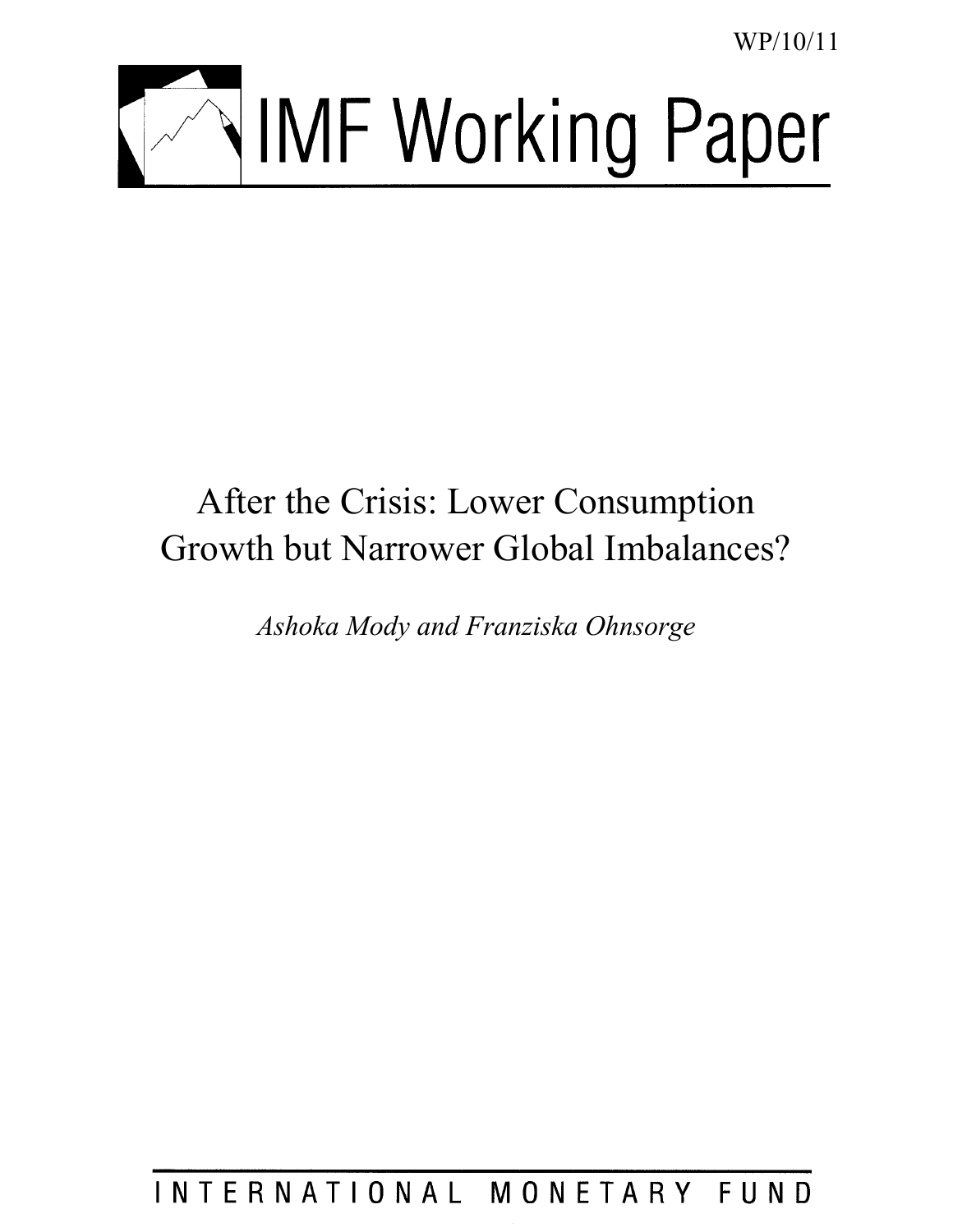#### **IMF Working Paper**

European Department

## **After the Crisis: Lower Consumption Growth but Narrower Global Imbalances?**

#### **Prepared by Ashoka Mody and Franziska Ohnsorge1**

January 2010

#### **Abstract**

**This Working Paper should not be reported as representing the views of the IMF.** The views expressed in this Working Paper are those of the authors and do not necessarily represent those of the IMF or IMF policy. Working Papers describe research in progress by the authors and are published to elicit comments and to further debate.

We estimate consumption dynamics in the G-7 economies, paying particular attention to the possibility of precautionary behavior in the face of uncertainty. We find that in the short run, continued income uncertainty will significantly dampen consumption growth. As such, consumption in the G-7 economies is unlikely to be the engine that revives global growth. Differences in the pace and timing of consumption moderation have implications for the evolution of global imbalances. With the U.S. experiencing a sharper rise in unemployment and, perhaps, more widespread loss of financial wealth than elsewhere in the G-7, the relative rise of the U.S. savings rate is helping narrow global imbalances. But with a likely earlier recovery in the U.S., this narrowing could be short-lived. Moreover, long-term differences in economic and financial volatility and in demographic structures—have been an important source of the imbalances and could soon reassert their prominence.

JEL Classification Numbers: E12, E32, F32, F43

 $\overline{a}$ 

Keywords: consumption, savings, business cycles, current account adjustment

Authors' E-Mail Addresses:  $amody@imf.org$  and ohnsorgf@ebrd.com

<sup>&</sup>lt;sup>1</sup> European Department, International Monetary Fund, Washington D.C. The authors are grateful to Christopher Carroll, Thomas Harjes, Philip Lane, Jaewoo Lee, Daniel Leigh, Steve Kamin, Damanio Sandri, Martin Weitzmann, and colleagues at the Deutsche Bundesbank for comments and to Alina Carare who provided us with her estimates of GDP volatility.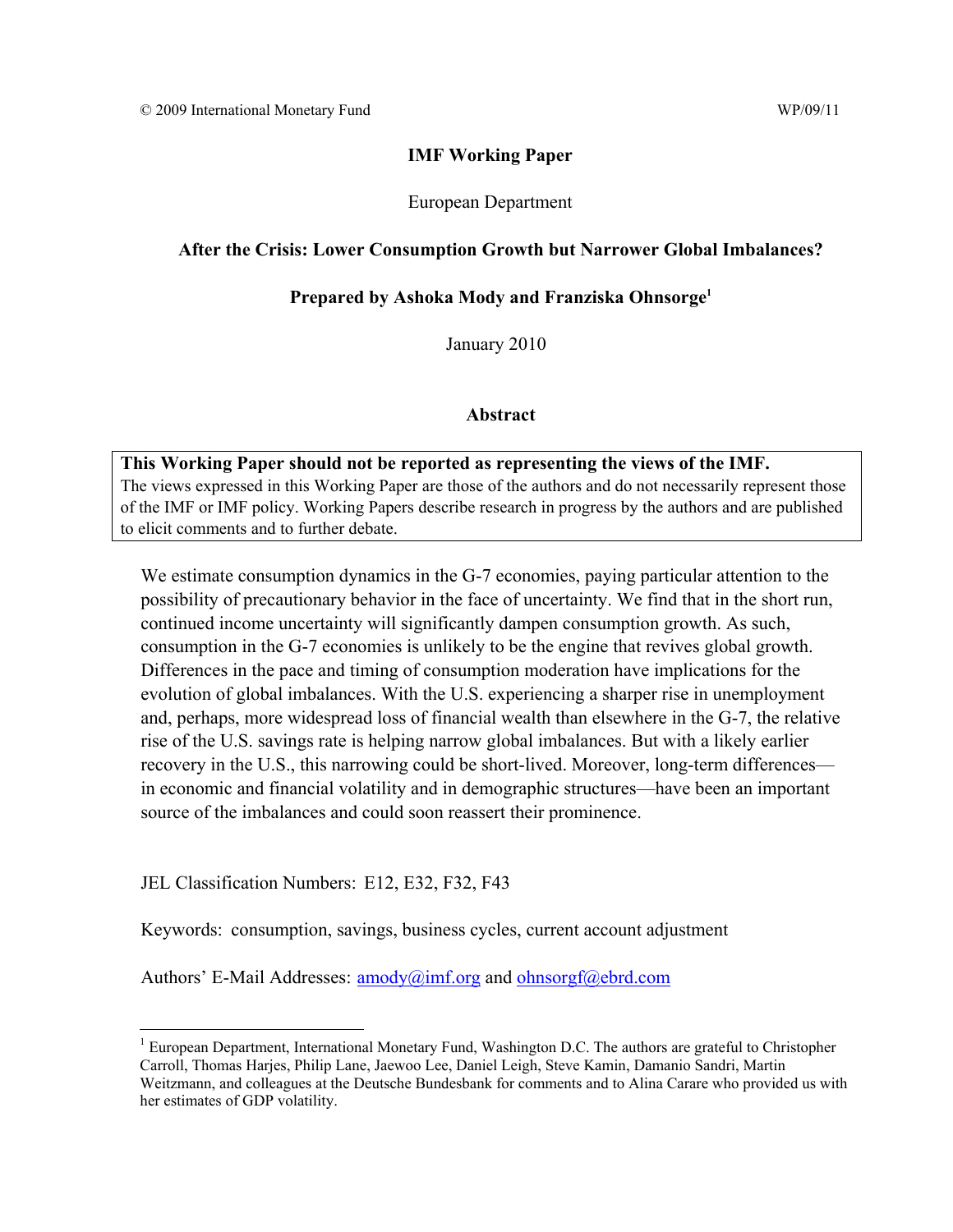|         | Contents                                                | Page |
|---------|---------------------------------------------------------|------|
|         |                                                         |      |
|         |                                                         |      |
|         |                                                         |      |
|         |                                                         |      |
|         |                                                         |      |
|         |                                                         |      |
|         |                                                         |      |
|         |                                                         |      |
|         |                                                         |      |
| Tables  |                                                         |      |
| 1.      |                                                         |      |
| 2.      | Consumption Growth in G-7 and Non-G-7 Countries:        |      |
|         |                                                         |      |
| 3.      |                                                         |      |
| 4.      |                                                         |      |
| 5.      |                                                         |      |
| Figures |                                                         |      |
| 1.      |                                                         |      |
| 2.      |                                                         |      |
| 3.      | Effective Coefficient on Volatility in Panel Regression |      |
|         |                                                         |      |
| 4.      | Long-Run Equity Premium, Real Treasury Bill Yields,     |      |
|         |                                                         |      |
| 5.      |                                                         |      |
| 6.      |                                                         |      |
|         | <b>Appendix Tables</b>                                  |      |
| A.      |                                                         |      |
| В.      |                                                         |      |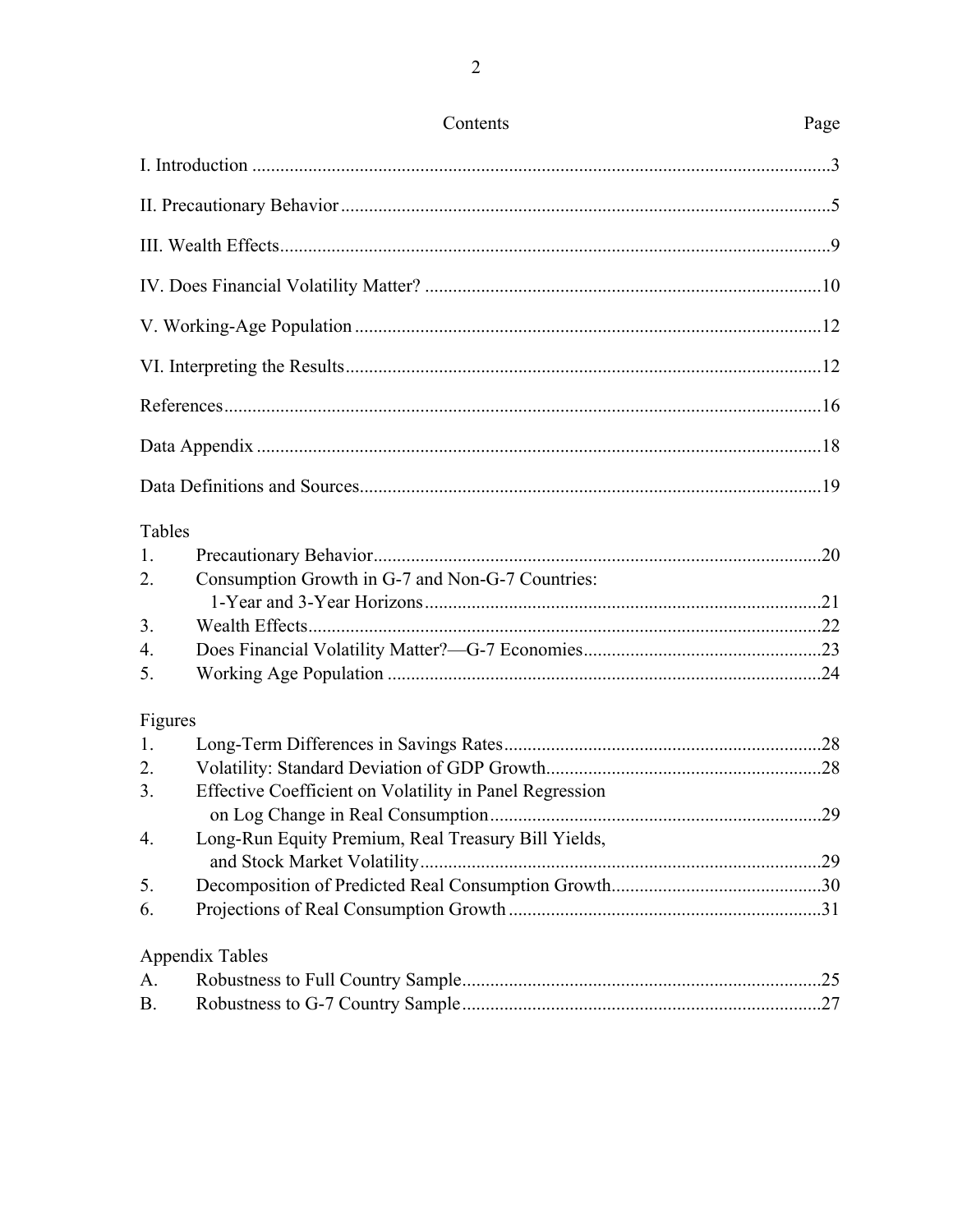## **I. INTRODUCTION**

In the recovery from this crisis, the evolution of private consumption is a matter of keen interest. This is not surprising. Private consumption constitutes the largest share of GDP. In the United States, private consumption has, in recent years, been 70 percent of GDP. Even in Germany, where savings rates are high, private consumption constitutes almost 60 percent of GDP. Moreover, consumption growth has implications for global trade and investment. As such, the pace at which consumption growth will revive is critical to the speed of GDP growth.

But there is a further, more subtle, interest. Prior to the onset of the crisis, there was considerable concern about widening global imbalances. The U.S. current account deficit had reached historically-high levels and this deficit was being financed by large German, Japanese, and Chinese surpluses. The risk that these balances would ultimately unwind in a disorderly manner was a source of considerable policy apprehension. In particular, if the sizeable required depreciation of the U.S. dollar were disorderly, the fear was that the global economy could be severely destabilized. Events took a different course and the crisis had other sources—in the U.S. housing bubble, subprime mortgage lending, the opacity of financial markets, and the inability of global banks to withstand the rapid discounting of their assets. While some would argue that the housing bubble reflected the tendency towards overconsumption that was mirrored in the U.S. current account deficit, the immediate response to the crisis was an appreciation, not depreciation, of the U.S. dollar. Nevertheless, although the crisis was not directly set off by the correction of global imbalances, the concern with such imbalances remains (see Feldstein, 2008).<sup>2</sup>

In this paper, we use an econometric specification of consumption growth in the so-called G-7 economies (Canada, France, Germany, Italy, Japan, the U.K, and the U.S.) to provide some quantitative sense of the likely effects. In particular, we project likely rates of consumption growth and we ask if these growth rates will differ in a manner that could help narrow global imbalances.

The empirical model of consumption growth used in this paper is guided by two observations regarding the behavior of savings, the complement of consumption. First, savings rates do vary within a country over time. This implies that the empirical model be capable of tracking the changes. But, second, despite the short-term changes, large differences persist across countries. Thus, while there has been much angst in the U.S. on account of its falling savings rates (for an early expression of this concern, see Summers and Carroll, 1987), the fact is that U.S. savings rates have been lower than those of Germany for nearly each of the last 40 years

<u>.</u>

 $2$  Writing after the rescue of Bear Stearns, a pivotal moment of this recent crisis, Feldstein (2008) highlighted the role of mortgage refinancing with equity withdrawal as central to an unsustainable run-up in consumption. He predicted an inevitable rise in U.S. household savings as access to and incentives for such refinancing were reversed along with a sharp decline in household wealth.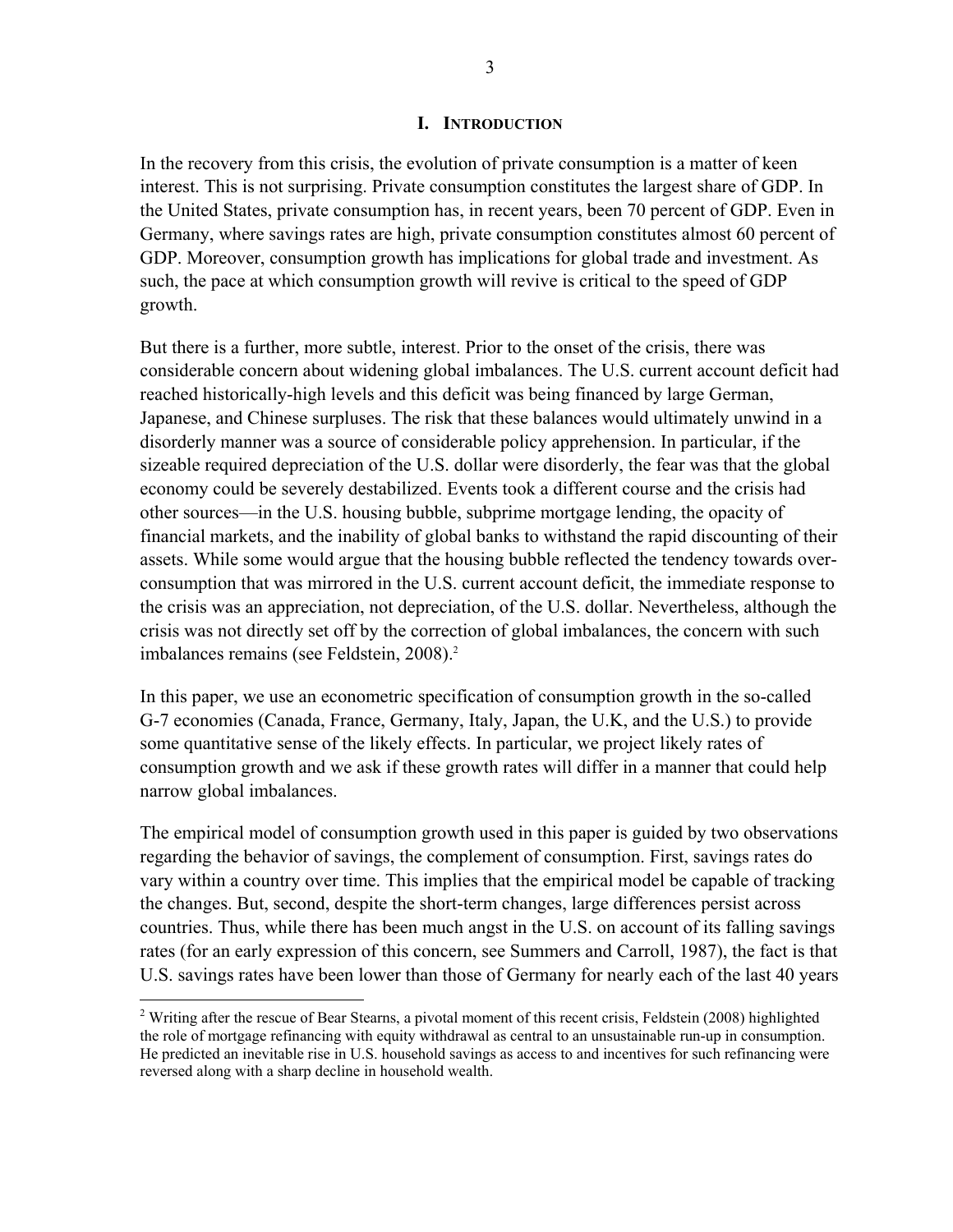(Figure 1). Similarly, although recently falling, Japanese savings rates have also been traditionally high. Thus, any analysis must also incorporate the possibility that long-standing country factors are a source of continuing differences. While more difficult to isolate in a small sample of countries than variations over time, the differences across countries are, nevertheless, important to consider since they reflect deeper roots that reassert themselves regularly to influence the dynamics of consumption.

An innovation of this paper is to assess the influence of a country's economic volatility on consumption growth. While the role of uncertainty is widely recognized, its empirical significance is rarely examined. At this time, when uncertainty is particularly acute, that role can be quantitatively important. Carroll (1992) finds that the expectation of a rise in unemployment is a useful measure of uncertainty because it proxies the risk of a catastrophic fall in income. While we also use a similar measure, we add a more direct metric of volatility, the standard deviation of the forecast error of GDP growth. The premise is that when such variance is high, the future will be more uncertain and consumption growth will be dampened.<sup>3</sup>

The starting point of the analysis is, in principle, 1984 but due to missing data, the starting dates differ by country. The analysis ends in 2007. Because we use a panel structure for the analysis, the assumption is that all variables influence growth in the same way in all the countries. Differences in growth rates of consumption across countries are, therefore, a consequence of the differences in the variables that explain consumption growth. Robustness tests show that this is a good approximation for posing and answering the questions of policy interest.

Four main conclusions emerge. First, within a country, over time, two variables show a consistently clear influence on consumption growth. An increase in unemployment over the previous year is associated with significantly lower consumption growth, appearing to proxy not just for risk but also for expected future income. Higher GDP volatility is similarly associated with a sizeable reduction in consumption growth. These results are consistent with Carroll's (2001, p. 2) interpretation of Friedman's (1963) permanent income hypothesis.<sup>4</sup>

1

<sup>&</sup>lt;sup>3</sup> In principle, a rise in labor-income uncertainty reduces the *level* of consumption but raises its growth rate. However, where the uncertainty is revealed over time and consumption responds gradually, uncertainty will be associated with lower consumption growth. A fuller discussion is in footnote 4.

<sup>&</sup>lt;sup>4</sup> The theory predicts that the precautionary motive induces the consumer to keep the level of consumption low out of the fear of an unfavorable income shock, particularly when her financial wealth is low (Carroll, 2001). The greater the uncertainty, the greater is the expected reduction in the level of consumption. The consumer's high precautionary saving in period t will result in a larger future wealth, adding to more rapid growth in consumption in period t+1 as the higher level of resources allows for a relaxation of the precautionary saving motive (see, for example, Carroll, 2001, p. 17). However, with partial-adjustment (habits) a rise in income uncertainty is associated with slower consumption growth, because it takes time for consumers to build up the buffer stock (see Carroll, 1992, in his discussion of his Table 7).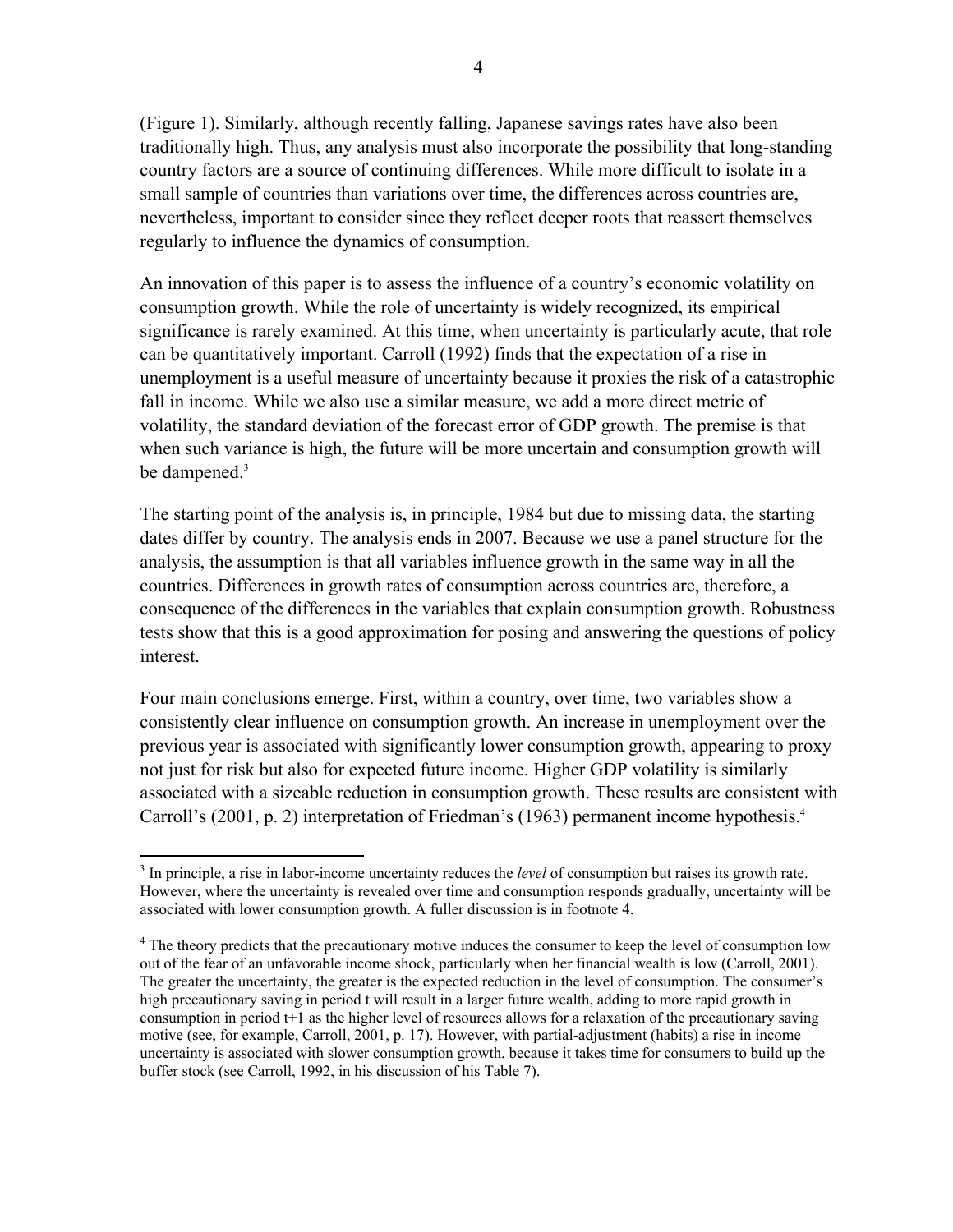Households place a large emphasis on precautionary savings and the "permanent income" that guides their current spending is the expected level of income in the "very near-term."

Second, precautionary behavior is also implied by the finding that households tend to set target levels of wealth to act as buffers in bad times. Typically, however, the size of the annual consumption variation on this account is limited since wealth changes from one year to another are small. When, as now, the loss of financial wealth is substantial, the effects are evidently larger. Moreover, our results show that the cumulative differences in household wealth over time are a source of significant cross-country differences in consumption growth. As such, the current drop in wealth will likely have persistent effects.

Third, while short-term variations in financial markets' instability do not appear to influence the growth of consumption, countries with a greater long-term tendency for financial instability increase their consumption at a slower rate. Recently, Barro and Ursúa (2008) have emphasized the link between a greater likelihood of catastrophic risk and a higher level and variance of the equity premium. Weitzman (2008) also argues that where structural parameter uncertainty about bad events is high, a "fear factor" will generate a high and more volatile equity premium. Thus, we find that along with short-term economic risks reflected in rising unemployment and a more volatile GDP dynamic, a more volatile equity premium is, in the long run, associated with lower average consumption growth.

Finally, the demographic structure matters. Where the working-age population supports more dependents, both young and old, consumption growth is lower. Thus, differences in dependency rates are another source of long-term differences in consumption growth across countries.

With these empirical findings, we are in a position to return to the issues of policy interest posed at the outset. In the short-run, the high level of economic uncertainty will act as a significant dampener on growth. Since this is likely to happen everywhere, consumption in the G-7 economies is unlikely to be the engine that revives global growth. The differing pace and timing of consumption moderation has implications for the evolution of global imbalances. With the U.S. experiencing a sharper rise in unemployment and, perhaps, more widespread loss of financial wealth than elsewhere in the G-7, the relative rise of the U.S. savings rate is helping narrow global imbalances. But the findings of this paper also caution that with a likely earlier recovery in the U.S., this impact could be short-lived. Moreover, long-term differences—in economic and financial volatility and in demographic structures have been an important source of the imbalances and could soon reassert their prominence.

## **II. PRECAUTIONARY BEHAVIOR**

We estimate the following basic equation to evaluate the scope of precautionary behavior:

$$
\Delta \ln c_t = \alpha_0 + \alpha_1 c_{t-1} + \alpha_2 \Delta \ln y_t + \alpha_3 \Delta UER_t + \alpha_4 V_t + \varepsilon_t.
$$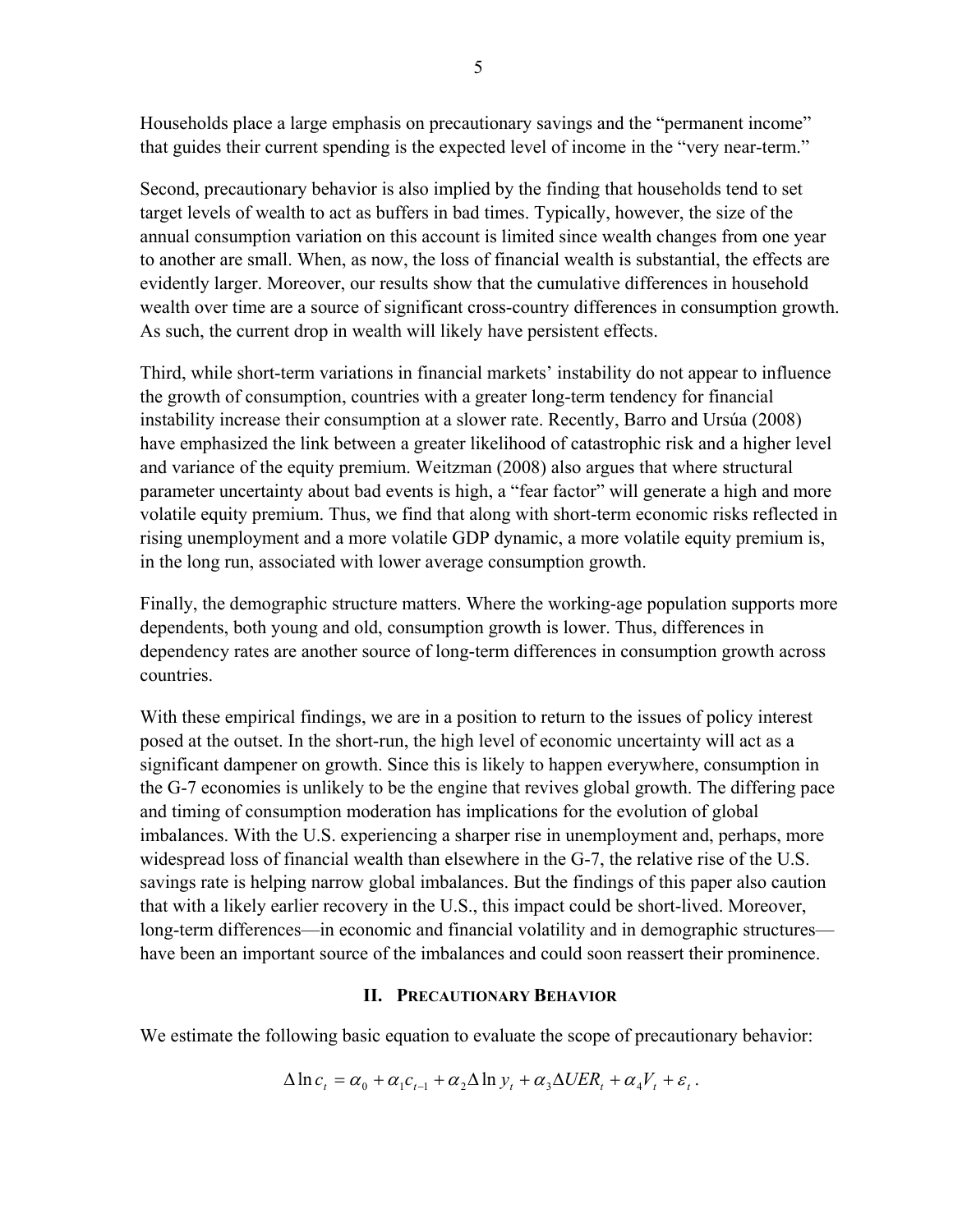The dependent variable,  $\Delta ln c_t$ , is the log change in real consumption. As in Gruber and Kamin (2008), we include  $c_{t-1}$ , lagged consumption as a share of disposable income. They see this as an "error correction" term, to allow for mean reversion.  $\Delta \ln y_t$  is the log change in real disposable income. The two variables that are intended to assess precautionary behavior are  $\Delta UER_t$  and  $V_t$ .  $\Delta UER_t$ , the change in unemployment rate from the previous year, was used by Carroll (1992). He interpreted the variable primarily as reflecting the risks faced by households. Thus, when unemployment rises, the risk of being out of a job and, with it, the risk of a large decline in income increases. In the discussion following his paper, it was noted that when unemployment increases, expected future incomes also decrease, so that both the first and the second moment are affected. For our purpose, both interpretations are relevant.<sup>5</sup>

We include a more direct measure of macroeconomic volatility,  $V_t$ . This volatility in the macroeconomic outlook is measured by the standard deviation of the forecast error of real GDP growth as in Stock and Watson (2005). A "factor-structural" VAR (FSVAR) model is used to predict detrended GDP growth using own lags and lags of GDP growth in other countries. The standard deviation of the forecast error is the measure of volatility. Stock and Watson (2005) end their analysis in 2002. Using their methods, Carare and Mody (forthcoming) have extended the estimates to 2007. Figure 2 reports the trends in volatility so measured. The decline in volatility associated with the "Great Moderation" started in the 1960s, well before our sample period but, for some countries, notably the U.S., continued beyond 1984, when our sample begins. In other countries, Germany, for example, volatility had already reached relatively low levels by 1984. As is well-known, among G-7 economies, Japan did not experience the "Great Moderation," and its volatility remained relatively high. Importantly, however, Carare and Mody (forthcoming) find a tendency for volatility to rise again after the mid-1990s. The U.S. and Germany are examples where this rise is noticeable. Following the Stock and Watson (2005) methodology, Carare and Mody (forthcoming) conclude that even by 2007 (well before the current crisis emerged) countries' sensitivity to international spillovers was the source of the rise in volatility. This, we shall see, has had and can be expected to continue to have—an important bearing on consumption growth.

Before presenting the results, a few more preliminaries are necessary. In the following sections, we follow Gruber and Kamin (2008) in the focus on G-7 economies. As they note, data for household wealth for other OECD countries is limited. However, for this section, where we do not yet introduce the effects of household wealth, we were able to pull together data for 9 other OECD countries (Australia, Austria, Belgium, Finland, Ireland, the Netherlands, Norway, Spain, and Sweden). The Data Appendix reports the sample periods for each country in our dataset. The additional countries help gain reassurance that the

 $\overline{a}$ 

 $<sup>5</sup>$  For the U.S., the University of Michigan's index of unemployment expectations provides an alternative</sup> measure of unemployment prospects. See Carroll and Slacalek (2009) estimate a consumption growth equation using as an explanatory variable the fraction of consumers who expect the unemployment rate to decline over the next year minus the fraction who expect it to increase.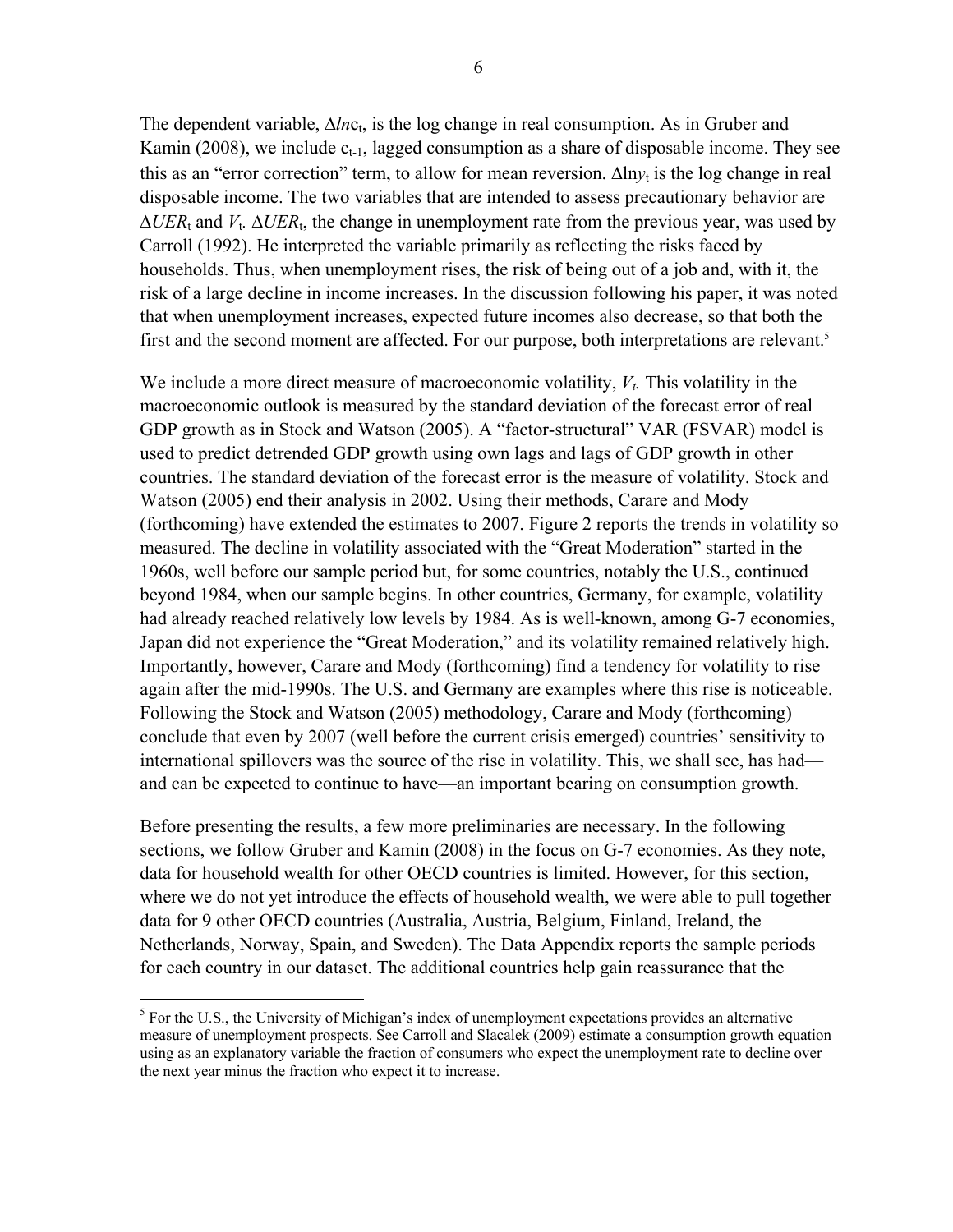finding of precautionary behavior is not just an artifact of our sample. Also, as is conventional, we test for robustness by dropping one country at a time to assess if a single country is driving the results.

Gruber and Kamin (2008) make an effort to use quarterly data, allowing them to run regressions for each country. For our purposes, we were not persuaded of the quality of quarterly data, especially of disposable income and household wealth. As such, we use annual data, which requires us to use panel data techniques. In doing so, we make the assumption the consumption growth function is the same for all countries, the differences arising entirely from the differences in the variables explaining consumption growth. The robustness tests of our specification, examination of the in-sample actual and predicted outcomes, and comparisons of our predictions with those of the IMF's *World Economic Outlook* (WEO), lead us to conclude that our results are a sensible approximation of the individual country dynamics.

Where a mean reversion term is used as an explanatory variable  $(c_{t-1},$  lagged consumption as a share of disposable income) the concern is that it may be correlated with the error term. This concern arises in fixed effects models where the variables are measured as deviations from their means. To the extent that a shock in a particular year influences the mean, this may induce a correlation with the lagged dependent variable. However, econometric practice shows that where there are more than about 8 time-series values for each country, each shock makes a small contribution to the mean, reducing this concern. In our case, we have between 16 and 24 observations per country. There is also a concern about reverse causality from consumption to disposable income and unemployment. The only real instruments available to deal with this issue are the lagged values of the right-hand side variables. We experimented with these and obtained qualitatively similar results. But without strong evidence that these are valid instruments, in particular that they are uncorrelated with consumption growth, we have preferred to present the results without attempting to correct for the possibility of reverse causality. The implication is that the results should be interpreted as descriptive rather than as causal. In our writing, we have made an effort to keep this distinction in mind.

Table 1 presents the results for all the 16 countries: the G-7 and the additional 9 OECD countries. All regressions in this table have country and year fixed effects. The error correction term has a negative and significant sign, as is expected. This is not always the case in the more elaborate specifications reported below, especially those that incorporate the cross-sectional variation. But even there the sign is typically negative. A rise in the real disposable income is associated with increased consumption. The coefficient, in the range of 0.2, suggests a marginal propensity to consume of 20 percent, a number that Carroll (2001) considers consistent with the literature. However, the size of the coefficient and its significance does vary across specifications. We see that variation immediately when we introduce  $\Delta UER$ , the change in the unemployment rate. This variable is always solidly statistically significant. A rise in unemployment is associated with a clear reduction in consumption growth. Because it reduces the size of the coefficient on the real disposable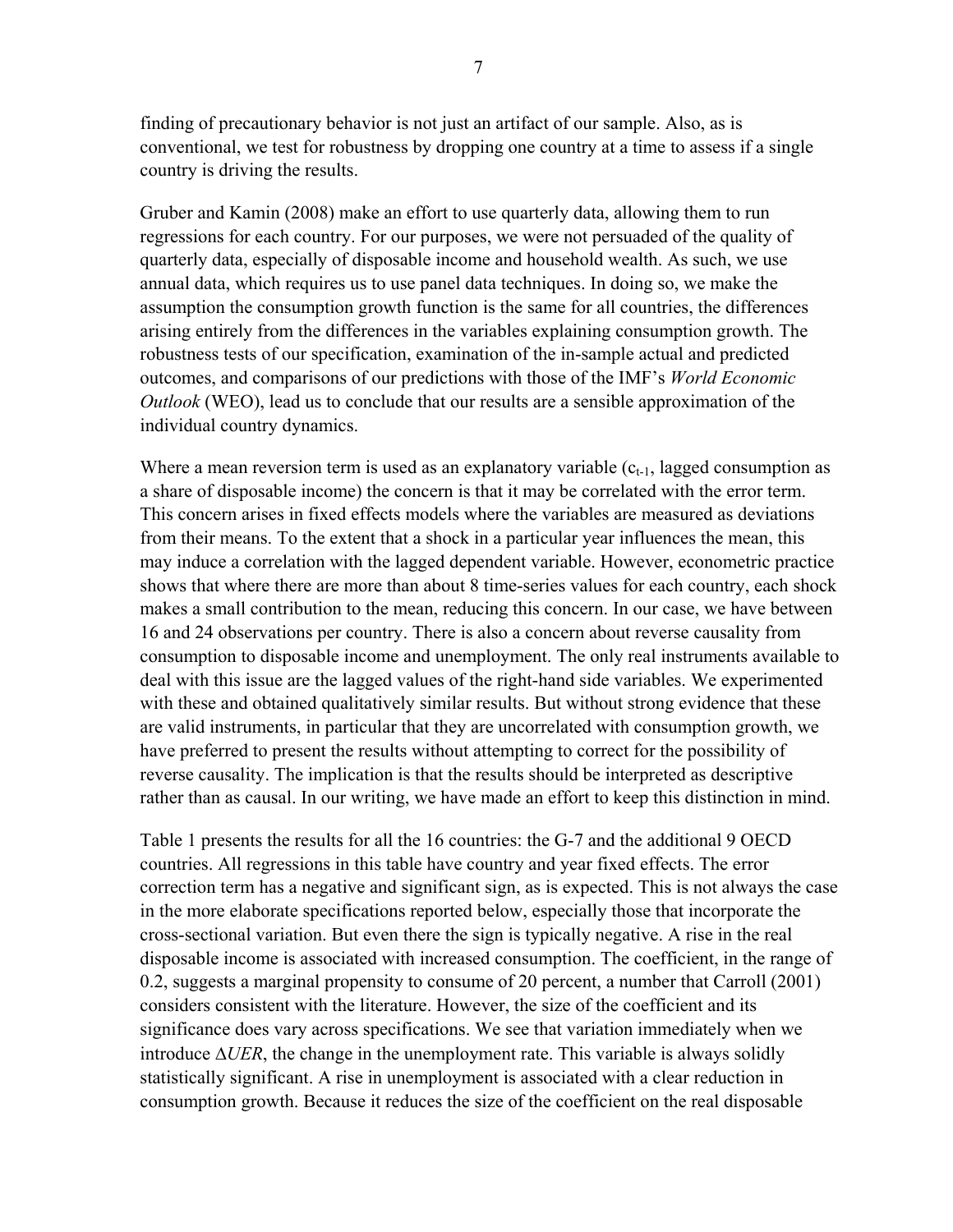income, it appears as if the rise in unemployment reduces income earning potential and, hence, lowers consumption growth. Also, as Carroll (1992) has emphasized, the tail risk of a substantial drop in earnings through unemployment increases with increasing unemployment, inducing increased savings.

Finally, we include *V*, GDP volatility, as an explanatory variable. A rise in volatility is associated with a decline in consumption growth and, as with  $\Delta UER$ , this variable proves robust through the many specifications that we explore below. Together, then, the salience of *UER* and *V* constitutes in our view the evidence in favor of precautionary behavior in our sample of countries. A rise in the unemployment rate by one percentage point reduces consumption growth by ¾ of a percentage point and a one percentage point increase in the standard deviation of the forecast error is associated with about 0.9 percentage point decrease in consumption growth. Of course, the forecast error does not typically increase by such a large magnitude in one year and there may also be some tendency for short-term overreaction to volatility. But following the onset of the crisis in 2008, both unemployment and volatility have increased, contributing significantly to reduce consumption, as we discuss below.

Table 2 presents the results for the G-7 and the non-G-7 economies separately. Also, while our main findings are based on annual data, we report the results based on 3-year averages to reduce the influence of short-term annual changes and capture longer-term influences. The short-term error correction effect is weaker in the non-G-7 economies and, as is reasonable, is weaker when 3-year averages are used (during which period, presumably, the short-term deviations have a greater chance of being ironed out). The income effect is also somewhat weaker in the non-G-7 economies and, in both cases, in the 3-year averages, suggesting that some of the annual income variations are viewed as temporary. In contrast, the effect of the change in unemployment actually rises in the 3-year averages. This could, of course, simply reflect reverse causality: over a three-year period, a decline in consumption is more likely to raise unemployment. However, it is not clear why a similar effect does not operate also for real disposable income, where we just noted that the relationship actually weakens. As such, the data at least raise the possibility that changes in unemployment are viewed as more permanent and hence have more persistent effect on consumption growth. Finally, the influence of *V*, is somewhat smaller in the non-G-7 economies but the effect is about the same in the annual and in the 3-year-averaged data.

Appendix Tables A and B report the basic regression when we drop one country at a time. Table A works with the full sample of 16 countries; table B is based on dropping one country at a time from the G-7 economies. The size of the coefficients changes somewhat, but the results are robust.<sup>6</sup>

<sup>&</sup>lt;sup>6</sup> Similarly, when we drop one year at a time, we confirm that the results are not driven by any particular year.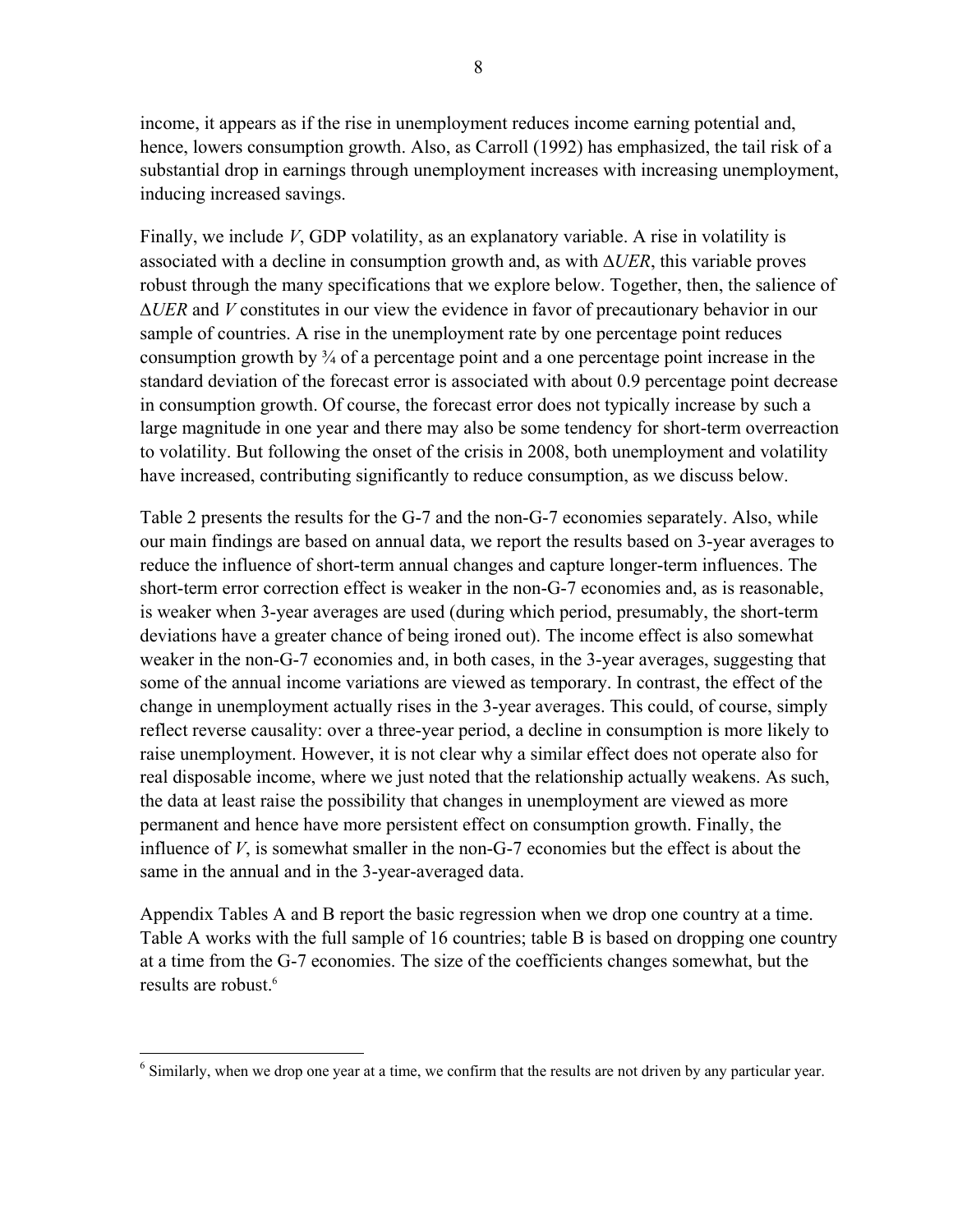## **III. WEALTH EFFECTS**

Note first, that the real interest rate does not appear to matter. This is consistent with Campbell and Mankiw (1989) and, more recently, Carroll and Slacalek (2009).<sup>7</sup> Also when we introduce wealth in its different specifications, the results reported thus far retain their strength and significance.

For wealth,  $W_{t-1}$ , we follow Gruber and Kamin (2008) in using the lagged stock of households' net financial wealth relative to disposable income.<sup>8</sup> When this variable is introduced in the fixed-effects regression, it has the expected positive sign but it is not statistically significant. This is not surprising. Wealth does not typically change significantly from one year to another and consumers presumably respond with some lag to changes in wealth. Moreover, wealth may have non-linear effects.

One such non-linearity is implied by Carroll's (1992) buffer-stock model of savings. He posits that consumers set a target level of wealth that they can use in periods of adversity. Below that target, they forego consumption to build up their buffer; above the target, they feel more free to spend. Thus, in column 2 of Table 3, we introduce the square of wealth to examine this non-linearity. And, indeed, there is some indication that non-linear effects are present. The wealth term has a negative coefficient and the square term has a positive and significant coefficient. Figure 3a helps in analyzing the marginal effect of wealth from the fixed-effects regression. Above a ratio of wealth-to-disposable income of about 2½, close to the median of the ratios in the sample, a rise in wealth is associated with a rise in consumption growth; below that cut-off point, the marginal effect of wealth, by construction is negative, although it becomes less negative as wealth increases towards the threshold level. Thus, while supportive of the notion that consumption growth takes off only above a wealth threshold—and hence supportive of the buffer stock concept of precautionary saving—the sense of the picture is that the marginal effects are relatively flat and not statistically significant in much of the wealth range observed. Thus, short-term variations in wealth within a country do not appear to have a large effect.

When we repeat this exercise to allow for cross-sectional variations, using a random effects model, the wealth effect is much clearer and stronger. Here, the non-linear specification shows a much lower threshold, encompassing virtually the entire sample (Figure 3b). As such, a simple linear term suffices to capture the wealth effect: countries with larger household wealth experience more rapid consumption growth. Note one important change,

 $\overline{a}$ 

<sup>&</sup>lt;sup>7</sup> Keynes (1937, p. 219), with less refined econometric techniques at hand, came to a similar conclusion: "People's propensity to spend (as I call it) is influenced by many factors such as the distribution of income, their normal attitude to the future and—tho probably in a minor degree—by the rate of interest."

<sup>&</sup>lt;sup>8</sup> Ideally, we would like to also have included household housing wealth. Data, however, is sparse. Slacalek (2006) or European Central Bank (2003), for example, provide data for a subsample for 1995 and 2000 only.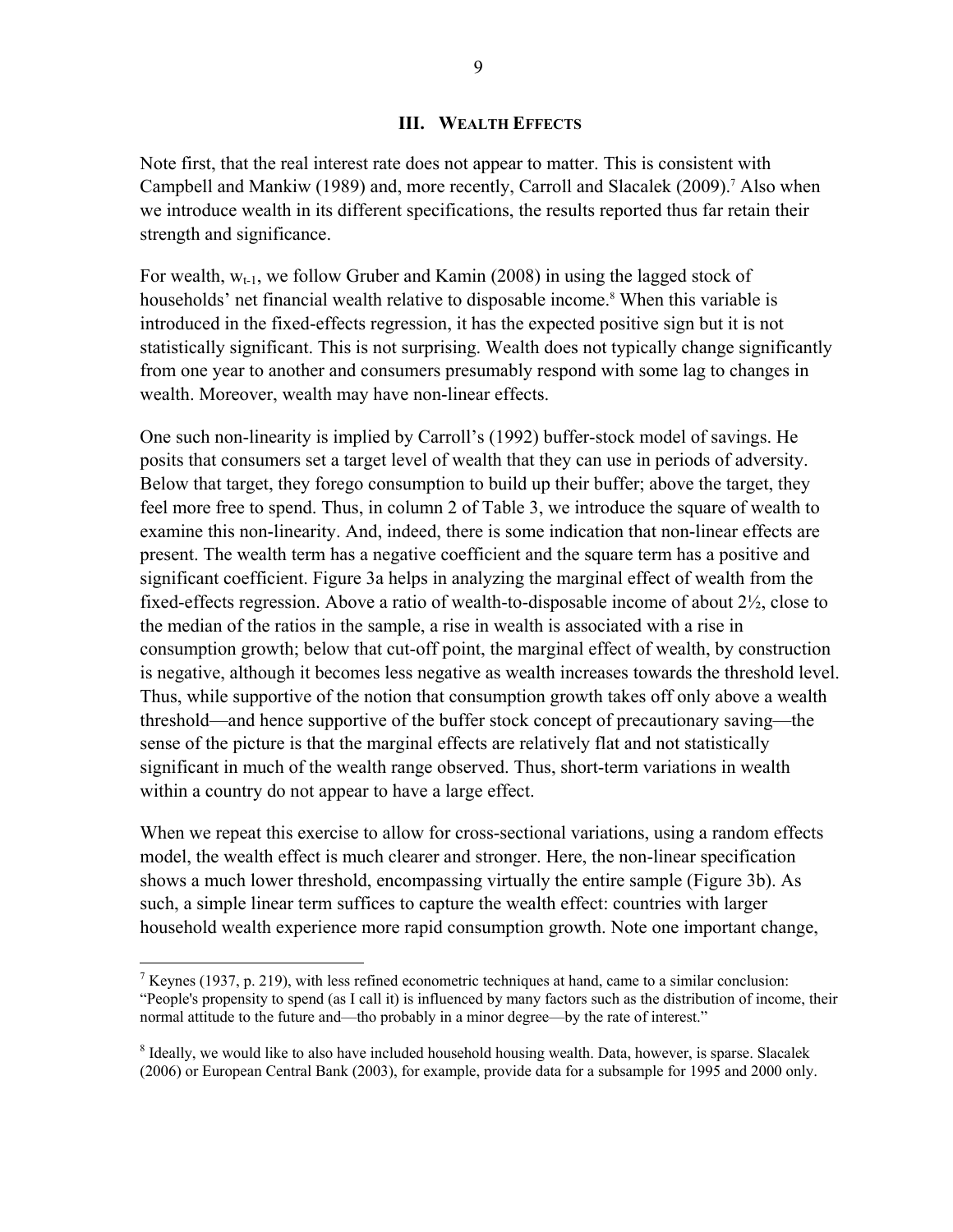though, when we move from the fixed to the random effects specification. The coefficient on *V*, falls in half but remains highly significant. This is consistent with the suggestion made above that there may be some short-term overshooting in the response to volatility.<sup>9</sup>

## **IV. DOES FINANCIAL VOLATILITY MATTER?**

With financial markets unusually volatile at times during 2008 and 2009, a question of particular interest is whether market volatility affects consumption behavior. If such an association exists, of further interest is whether it is complementary to the relationship between consumption growth and GDP volatility, or whether it subsumes that relationship. The relationship between stock market volatility and real economic activity has been highlighted recently by Bloom (2009), who also points out that stock market volatility is correlated with other measures of economic uncertainty. Bloom (2009) focuses on output and the demand for labor and capital. While recognizing the importance of the level of volatility, he identifies an important further role for the changes in (or "shocks" to) volatility. In our assessment of the relationship between consumption growth and stock market volatility, the level effect is captured in our regressions by the cross-sectional differences across countries, while the within-country dimension allows an assessment of the changes over time.

Column 1 in Table 4 adds as an explanatory variable the volatility of the domestic stock market, measured as the standard deviation of daily changes in the stock market index over a year for each year from 1984 to 2007. Market volatility appears to have no influence on consumption growth in this fixed effects regression. We tried a variety of different specifications, for example, excluding *V* and excluding the square of wealth, but stock market volatility never rises even close to significance in a fixed effects set up. It could be that, as Akerlof and Shiller (2009) have recently reminded us, financial markets are so volatile that their short-term variations within a country carry little information. Or, it could be, as Bloom (2009) finds that the effects of a change in market volatility are short-lived, and as such difficult to capture in annual data. Interestingly, stock market volatility does show more action in a random effects regression: thus even though much of the variation in market volatility is within-country over time, the long-term differences in the level of volatility averaged over a number of years tend to differentiate countries, with the more volatile exhibiting lower consumption growth.

These findings are consistent with Sandri's (2009) simulations of the consumption response to uncertainty shocks using a life-cycle model with portfolio choice. While an increase in labor income uncertainty leads to an immediate fall in consumption, higher stock market volatility needs to persist for a few years in order to have a substantial impact on

 $\overline{a}$ 

 $9<sup>9</sup>$  In this section and in the rest of the paper, we do not report the results with the three-year averages. With 54 observations, the addition of extra variables eats into the already limited degrees of freedom. However, the results do remain very similar.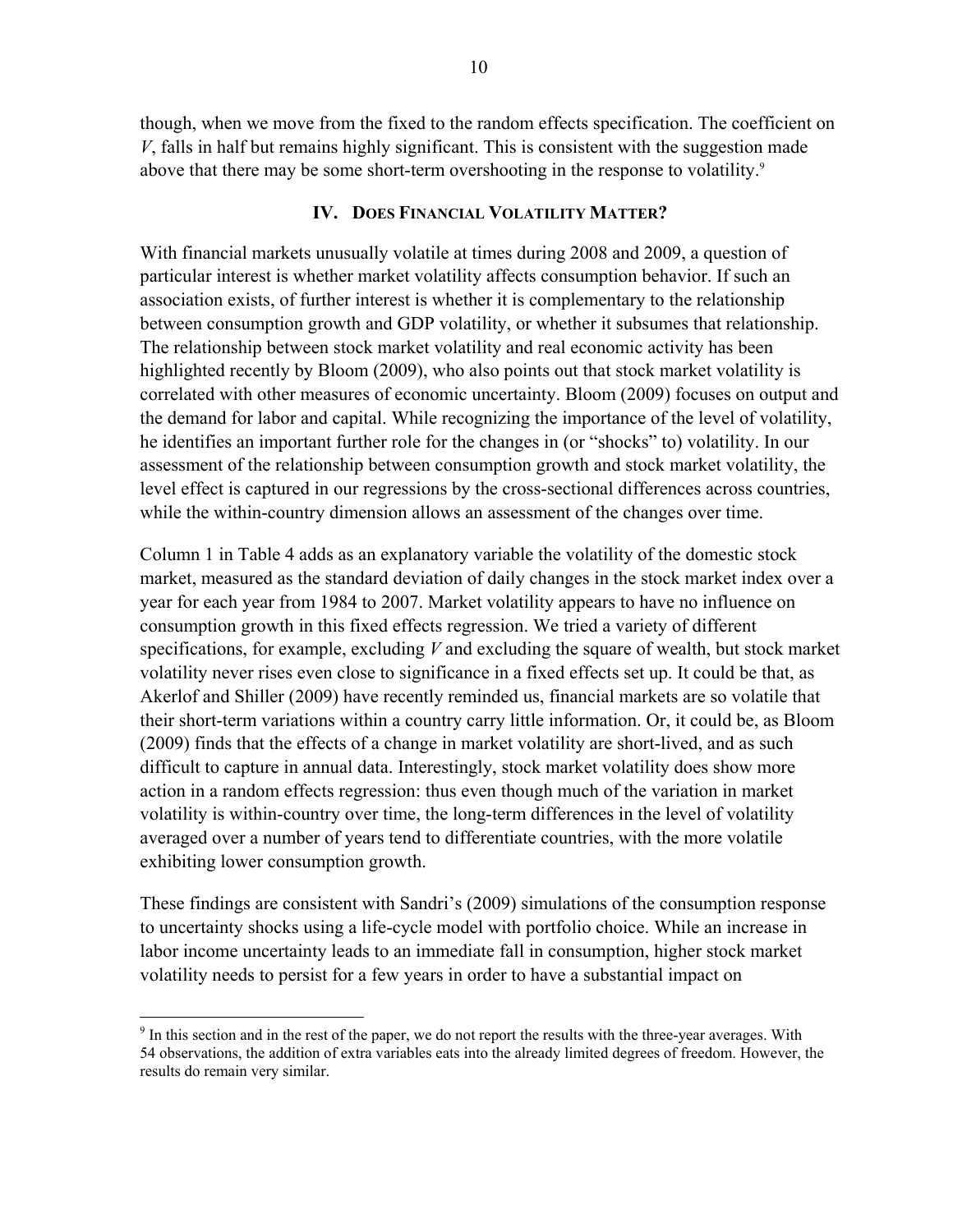consumption. This is because higher volatility in stock returns reduces consumption only by depressing the portfolio interest rate (as consumers move their savings from high-return risky stocks into lower-return safer assets) and thus needs to be persistent before having a sizeable effect.

Weitzman (2008) suggests an intriguing possibility for the source of persistently high stock market volatility. He argues that consumer behavior reflects long-run perceptions of tail risks. Specifically, where consumers are more uncertain about structural parameters of the economic and financial systems, they are more likely to exhibit "fear" of tail risks. In turn, the greater such a fear, the higher will be the equity premium and stock market volatility, and lower will be the risk-free interest rate. Barro and Ursúa (2008) present a similar notion in terms of probabilities of "catastrophic events" experienced by the population. Presumably, the experience of catastrophic events induces greater parameter uncertainty. For 15 OECD countries, Barro and Ursúa (2008) estimates total average annual returns on stocks and their standard deviation for long time series, often starting in the late  $19<sup>th</sup>$  century. They also estimate real returns on short-term treasury bills over the same long time horizon and construct the equity premium as a differential between real total stock returns and real treasury bill yields. There are gaps in the series: for Germany, for example, their sample starts in 1870 and excludes the seven years leading up to the hyperinflation of 1923, for which reliable data cannot be constructed; for France, the two years at the start of the Second World War are excluded. On the other hand, the U.S. and U.K. data cover the whole period from 1870.

Despite some of the limitations of this data, it shows interesting patterns, consistent with Weitzman's (2008) hypothesis (Figure 4). Over a long horizon, stock market volatility has been high in Germany and the equity premium correspondingly large. Risk free assets, on the other hand, such as treasury bills, have yielded low returns. Japan falls at the same end of the scale as Germany in these respects. The opposite has been true for the U.S.: historically low stock market volatility and a moderate equity premium have coincided with relatively high real returns on treasury bills. These data are consistent with the notion that facing greater parameter uncertainty or an impending sense of catastrophic risk, German and Japanese consumers are willing to accept relatively low risk-free returns; they are more skittish in their equity investments, which raises both the equity premium and the volatility of equity prices (and of the equity premium).

When we introduce the Barro and Ursúa (2008) measure of the long-run volatility of the equity premium in column 3 of Table 4, it soaks up the influence of our measure of the contemporary stock market volatility. In turn, long-run volatility is statistically significant in differentiating countries: greater volatility is associated with lower consumption growth. The implication is that the long run volatility of stock markets is a symptom of deep-rooted consumption behavior. Note also that with the introduction of this Barro and Ursúa (2008) index, the marginal influence of *V* is reduced, although it remains highly significant. It would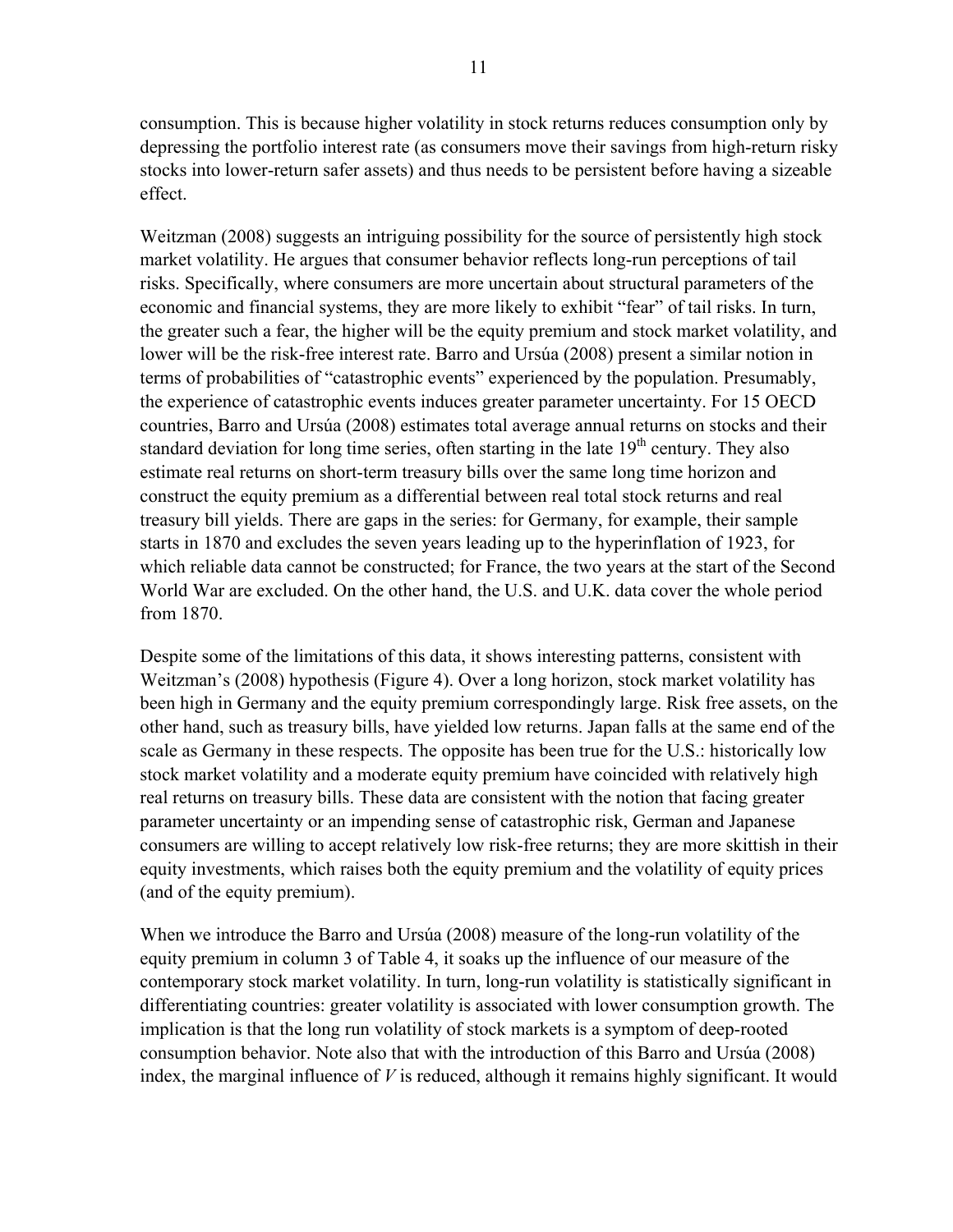appear, therefore, that there are different sources of uncertainty and though they overlap somewhat, their independent effects are also noticeable.

## **V. WORKING-AGE POPULATION**

The influences of demographic factors on savings are well understood. We ask if those influences are evident in our data. Moreover, we also ask if the demographic factors are so strong that they overwhelm the relationships reported above. To this end, we introduce two new variables: the share of the young population (those between the ages 0 and 14) and the share of the old population (those 65 or above). The presumption is that as either young or old dependents increase as a share of the population, a smaller proportion of the population has to work to support the dependents: this lowers standards of living and hence consumption growth rates. Table 5 reports the results.

Columns 1 and 2 report the fixed effects or within country results. As before, the interpretation is that these represent the short-term effects of the annual variations in the explanatory variables. An increase in both the young and the old population reduces consumption growth in the short run, with the young acting as more of a short-term break on consumption growth (possibly reflecting withdrawal of mothers from the workforce). However, the longer-term effects of a younger population—captured in the random effects model of columns 3 and 4—are more benign, although a larger share of the young continues to restrict consumption growth. The share of the older population also has less of an effect in the longer run but that longer-run effect is greater than the dampening of growth by the younger population.

We also explored the possibility that while an older population has a direct effect of lowering consumption growth, there may be indirect benefits. For example, where an older population benefits from social security arrangements, as it does to varying degrees in the G-7 countries, the buffeting due to higher GDP volatility is somewhat muted. And, indeed, the evidence in column 5 of Table 5 does point in that direction. However, while suggestive, we do not think that this is the place to form a definitive view on this matter. That would require a more careful differentiation by country in terms of the nature of old age security.

The lesson from this final exploration, then, is that demographic factors are clearly important but they do not negate the prior conclusions of this paper.

## **VI. INTERPRETING THE RESULTS**

With this preparation, we are ready to reflect on the implications for the pace of recovery and the evolution of global imbalances. To do so, we use, first, column 4 of Table 5 as our summary regression to identify the key associates of consumption growth in Germany and Japan on the one hand and the U.S. on the other. Next we use the projections of the WEO on the right-hand side variables that it does project and assumptions about the evolution of *V* to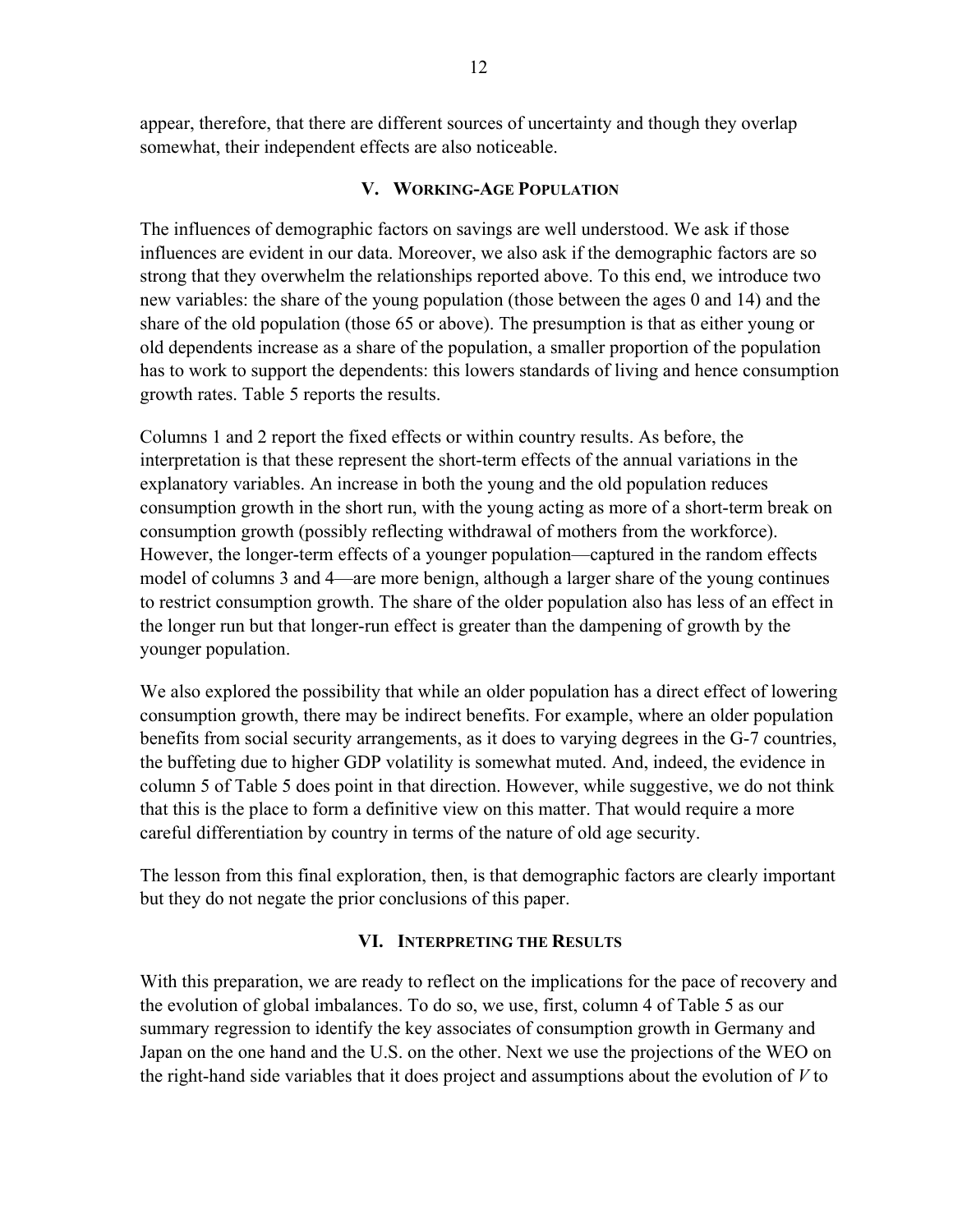project consumption growth in the G-7 countries. The differential evolution of consumption growth helps gain a perspective on the likely trend in global imbalances.<sup>10</sup>

The left-hand panel of Figure 5 shows the actual consumption growth rates and those predicted by our model for Germany, Japan, and the U.S. The model does particularly well for Germany and the U.S., tracking consumption growth quite closely. In 2007, there was a significant deviation for Germany, since consumption had been spiked in 2006, anticipating the 2007 VAT hike: hence actual growth was much lower than predicted growth. For Japan, the model predicts generally anemic consumption growth, although in recent years actual growth, while still anemic, has been somewhat higher than that predicted. It is possible that as Japanese households accumulated financial wealth during this period, they responded with somewhat greater enthusiasm than the model predicts; also, possibly, the aging Japanese population has learnt to, over time, somewhat disregard its traditional high volatility—as discussed, the regressions suggest that this may well be more broadly true.

The right-hand side of Figure 5 decomposes consumption growth differentials relative to the G-7 average. Thus, in the construction of the right-hand panel, country differences in the explanatory variables from the G-7 averages were multiplied by the coefficients in column 4 of Table 5. The messages from this panel are clear. For Germany and Japan, consumption growth has been weighed down by relatively high (in Germany's case, recently rising) GDP volatility, by the factors that induce a greater "fear" of financial tail risks than in other countries (as reflected in the high long-term volatility of the equity premium), and by the aging population. Thus, while both Germany and Japan benefit in the demographic dimension because of a small share of the young, the large share of the old leads to a net negative demographic disadvantage. In Germany, low net financial wealth has also been a factor that has pulled growth down. The U.S. has benefited on all these counts. Thus, while U.S. consumption growth has stayed between 2½ and 3¼ percent a year since 1992, German and Japanese consumption growth rates have been mainly in the 0 to 2 percent range. The U.S. has had relatively low GDP volatility, although with its rise towards the end of the sample, that advantage has been eroded. The U.S. has also had low volatility of its equity premium and it has benefited in the net from its population structure since the share of its old is particularly low. Finally, U.S. households have also consumed at a higher rate because of the financial wealth they have accumulated.

In sum, then, there are quite powerful long-term forces that have differentiated the long-term differences in consumption growth, which are then mirrored in different savings rate and which then get reflected in global imbalances. It does appear, however, that in 2009 global imbalances will narrow as U.S. households increase their savings rates at a higher pace than

 $\overline{a}$ 

 $10$  This is admittedly a partial perspective on a larger question. It leaves out considerations of private investment and public savings and expenditures. We also do not consider China and the Middle East. The main claim of the paper is that consumption trends in the G-7 economies have significant short-term and long-term implications for the global imbalances.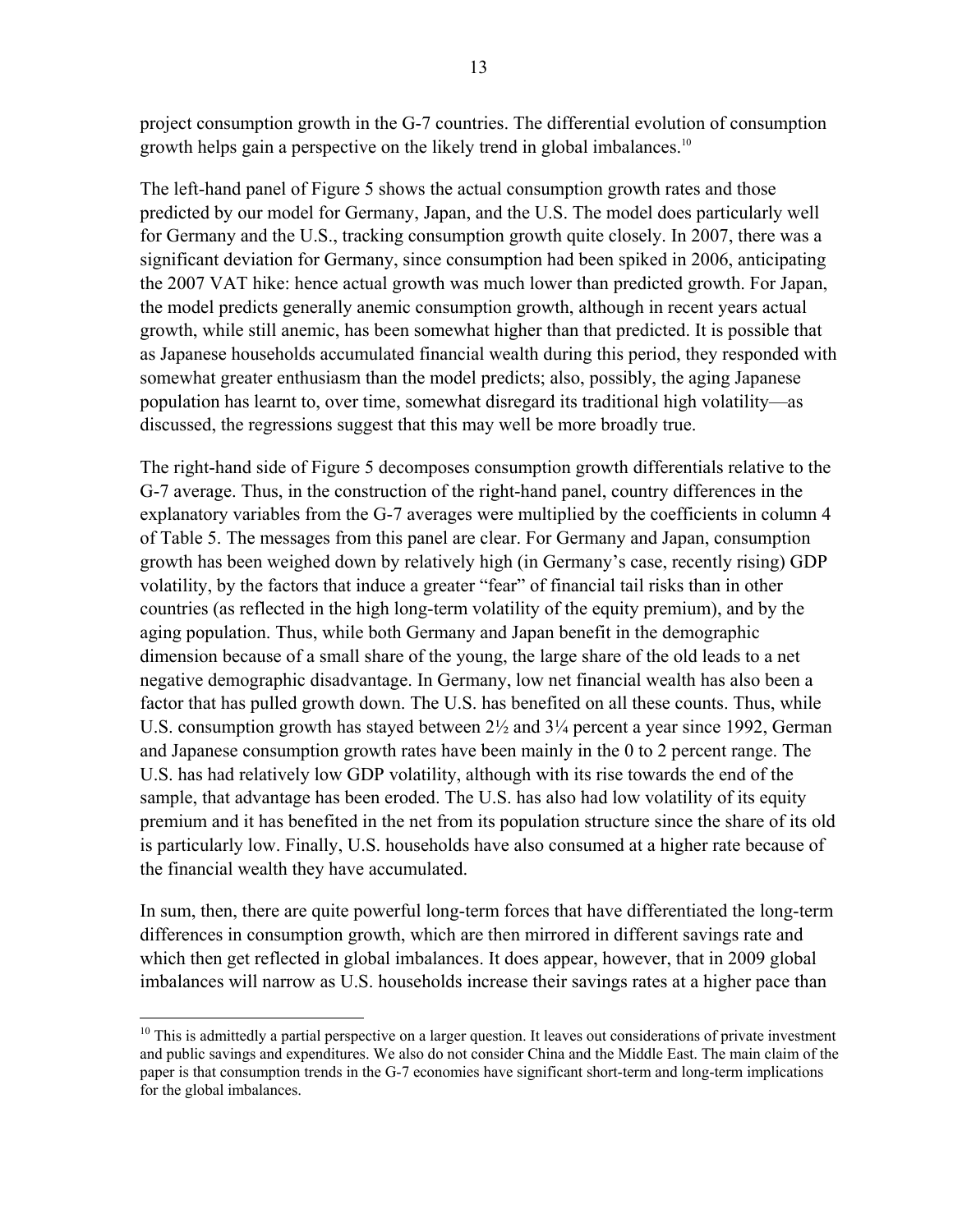elsewhere. What underlies these short-term developments and how do our results speak to the further dynamics of global imbalances?

Figure 6 helps with answering these questions. It projects consumption growth from 2008- 2010 using our results and compares them to the WEO projection.<sup>11</sup> While we use the WEO estimates of the right-hand side variables where available, for *V* we assume that it is twice its 2007 value in 2008, 2¼ times its 2007 value in 2009, and 1¾ times its 2007 value in 2010. With that, once again, we find a reasonable correspondence between our projections of consumption growth and those of the WEO. In other words, the WEO's projections of the right-hand side variables and of consumption growth are broadly consistent with our empirical results.<sup>12</sup> The fit for the U.S. and Italy is particularly good. Elsewhere the match is less tight but the levels are within a reasonable range and the directional changes are almost always consistent. For Germany and Japan, the WEO projects generally weak consumption growth in 2009 and 2010 but our model predicts even lower growth.

The implications for consumption growth and its role in the global recovery are clear. U.S. consumption growth, which as noted has been in the 2½ to 4 percent range for almost two decades, will remain weak. After a shrinking of consumption in 2009, consumption growth is projected at 1¾ percent in 2010. Elsewhere also, consumption growth will remain below precrisis levels through 2010. In terms of our model, this immediate weakness is being generated by the rise in unemployment, our assessment that GDP volatility (though reduced from its 2009 levels) will remain high in 2010, and by the destruction of financial wealth.<sup>13</sup>

Writing in the context of the Great Depression, Keynes (1937) was quite clear that consumption was unlikely to lead a recovery. As long as, he argued, consumption bears some relatively stable relationship to income—and particularly if the share of consumption is falling—production for consumption that is not accompanied by investment will result in aggregate incomes that produce insufficient effective demand for consumption goods. But

 $\overline{a}$ 

 $11$  This as an illustrative exploration rather than an effort to forecast annual consumption growth or offer a comparison with the *World Economic Outlook* forecasts. We would not expect our model to be particularly good at forecasting annual consumption growth in the sense of capturing conjunctural effects and, hence, producing the best fit in out-of-sample forecast. Instead, our empirical results help explore how long-term forces might play out over the next few years.

<sup>&</sup>lt;sup>12</sup> Given that the underlying change in change in log income in our model projections is the same as in the WEO, differences in projected savings rates mirror those in consumption growth projections.

<sup>&</sup>lt;sup>13</sup> Carroll and Slacalek (2009) also project a similar consumption growth trajectory for the U.S. They highlight the role of unemployment uncertainty but emphasize also the consequences of the decline in housing wealth. They note, therefore, that their projections for consumption growth are lower than the consensus forecasts. Glick and Lansing (2009) point to the deleveraging of household balance sheets and the consequent need for a higher savings rate. To the extent that these authors highlight additional considerations, consumption growth may be even weaker than we project. However, Carroll and Slacalek (2009) suggest that there may be significant comovement in the drivers of consumption and a refined decomposition may not be feasible.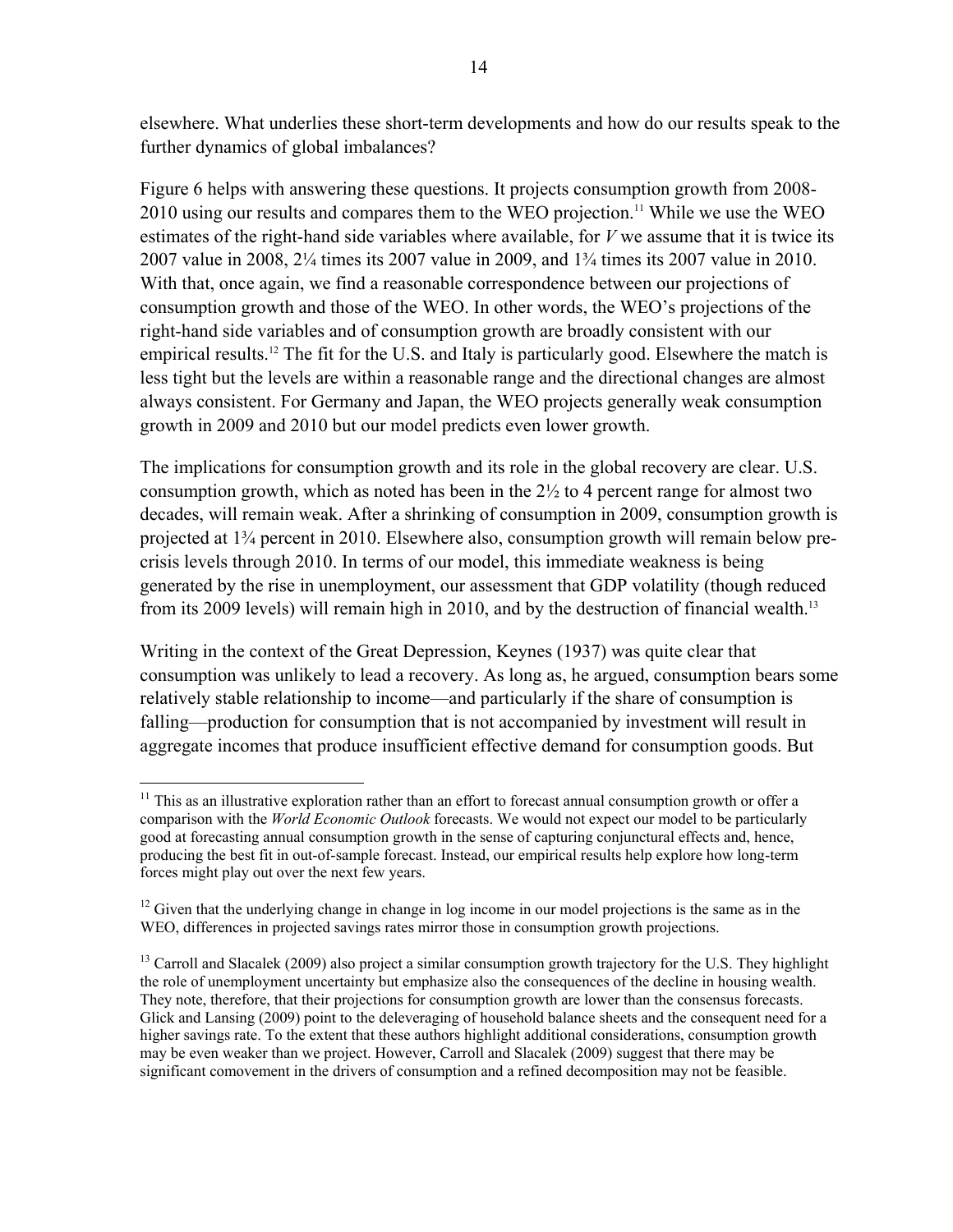investment, he went on to note, was highly sensitive to a deep form of uncertainty. The factors that influence the rate of investment, he concluded, were "most unreliable" since they were "influenced by our views of the future about which we know so little" (p. 221). Thus, at a time when consumers are restrained by the uncertainties and fears that we have discussed in this paper, investors are likely to be all the more reluctant to step forward. Our claim that these processes may be working at the same time in all G-7 countries, though to varying degrees, implies that the synchronization puts a further dampener on the strength of the recovery.

Finally, global imbalances are narrower in 2009 because the U.S. has taken an earlier big hit on unemployment and possibly because more U.S. households held risky financial assets that have caused a more widely spread loss of financial wealth. In the countries on the other side of the global imbalances, the rise in unemployment has been slower due to the domestic structure of employer-employee relationships and public support to maintain employment. While U.S. unemployment is projected to rise further, that rise is expected to be relatively modest compared with the projected unemployment increase, especially in Germany. The German forecasts for consumption growth reflect that anticipated increase in unemployment. As such, if events were to develop in line with the projections, the implication is that the unwinding of the global imbalances could reverse quite quickly in 2010.

Beyond that, the longer-term forces will kick in again. The differences in the so-called "fear" factor and demographics are not easy to reverse. Note also, the same fear factor that increases the savings rate also causes households to invest their savings in low-risk, low-return assets. Thus, the irony is that while German and Japanese households have saved at high rates, they have not necessarily benefited from the process by accumulating large amounts of wealth. That, in turn, has further kept consumption growth low. At the same time, low domestic consumption growth rates have implied that growth had necessarily to emanate from exports to the global economy. But exports tend to be significantly more volatile than domestic consumption. So, in the search for growth, Japan has traditionally faced high volatility and German volatility increased as it tried to break out of its low-growth phase of the early 2000s. Once again, low consumption growth induces volatility in GDP growth, which reinforces the tendency for low consumption growth.

Thus altogether, having averted a financial meltdown, the global economy is faced with the prospect of a halting recovery in large part because consumption growth in the richest nations is likely to remain well below the rates experienced before the crisis. Moreover, this slower growth is not likely to produce a welcome dividend in the form of smaller global imbalances and hence the prospect of greater global financial stability. Even the short-term dynamics of global imbalances suggest that any narrowing could be quickly reversed. And, the longerterm forces remain potent drivers of these imbalances. The task of addressing global imbalances lies ahead: the results of this paper caution that it may be unrealistic to place the full burden of the adjustment on savings and consumption, and changes in investment behavior will also be required.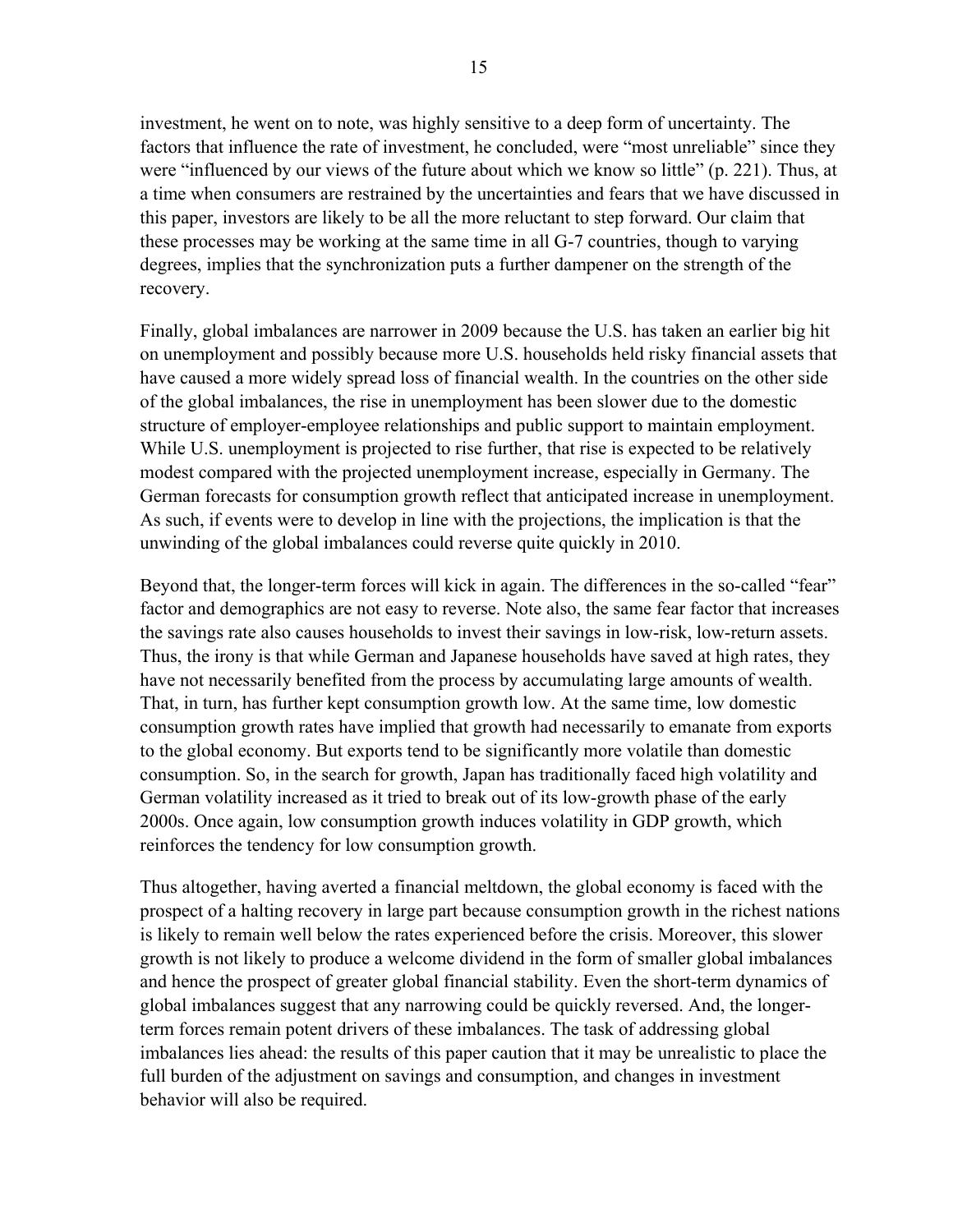#### **REFERENCES**

- Akerlof, George A., and Robert J. Shiller, 2009, "Animal Spirits: How Human Psychology Drives the Economy, and Why it Matters," Princeton University Press.
- Barro, Robert J., and José F. Ursúa, 2008, "Macroeconomic Crises since 1870," *NBER Working Paper* No. 13940.
- Bloom, Nicholas, 2009, "The Impact of Uncertainty Shocks," *Econometrica*, Vol. 77, No. 3, pp. 623-685.
- Campbell, John Y., and N. Gregory Mankiw, 1989, "Consumption, Income, and Interest Rates: Reinterpreting the Time Series Evidence," *NBER Macroeconomics Annual*, Vol. 4, pp. 185-216.
- Carare, Alina, and Ashoka Mody, forthcoming, "International Spillovers of Domestic Shocks: Will they Counteract the "Great Moderation"? Washington D.C.
- Carroll, Christopher D., 1992, "The Buffer-Stock Theory of Saving: Some Macroeconomic Evidence," *Brookings Papers on Economic Activity*, Vol. 2, pp. 62-156.

 $-$ , 2001, "A Theory of the Consumption Function, with and without Liquidity Constraints," *Journal of Economic Perspectives*, Vol. 15, No. 2, pp. 23-45.

- ———, and Jiri Slacalek, 2009, "The American Consumer: Reforming, or just Resting?" http://econ.jhu.edu/people/ccarroll/papers/ReformingOrResting.pdf.
- European Central Bank, 2003, "Structural Factors in the EU Housing Markets," report, European Central Bank, available at http://www.ecb.eu/pub/pdf/other/euhousingmarketsen.pdf.
- Feldstein, Martin, 2008, "Resolving the Global Imbalance: The Dollar and the U.S. Saving Rate," *Journal of Economic Perspectives*, Vol. 22 No. 3, pp. 113-125.
- Friedman, Milton, 1963, "Windfall, the 'Horizon,' and Related Concepts in the Permanent-Income Hypothesis," in: *Measurement in Economics*, Stanford University Press.
- Glick, Reuven, and Kevin Lansing, 2009, "U.S. Household Deleveraging and Future Consumption Growth," FRBSF ECONOMIC LETTER, Number 2009-16, May 15.
- Gruber, Joseph H., and Steven B. Kamin, 2008, "Do Differences in Financial Development Explain the Global Pattern of Current Account Imbalances?" *FRB International Finance Discussion Paper*, No. 923.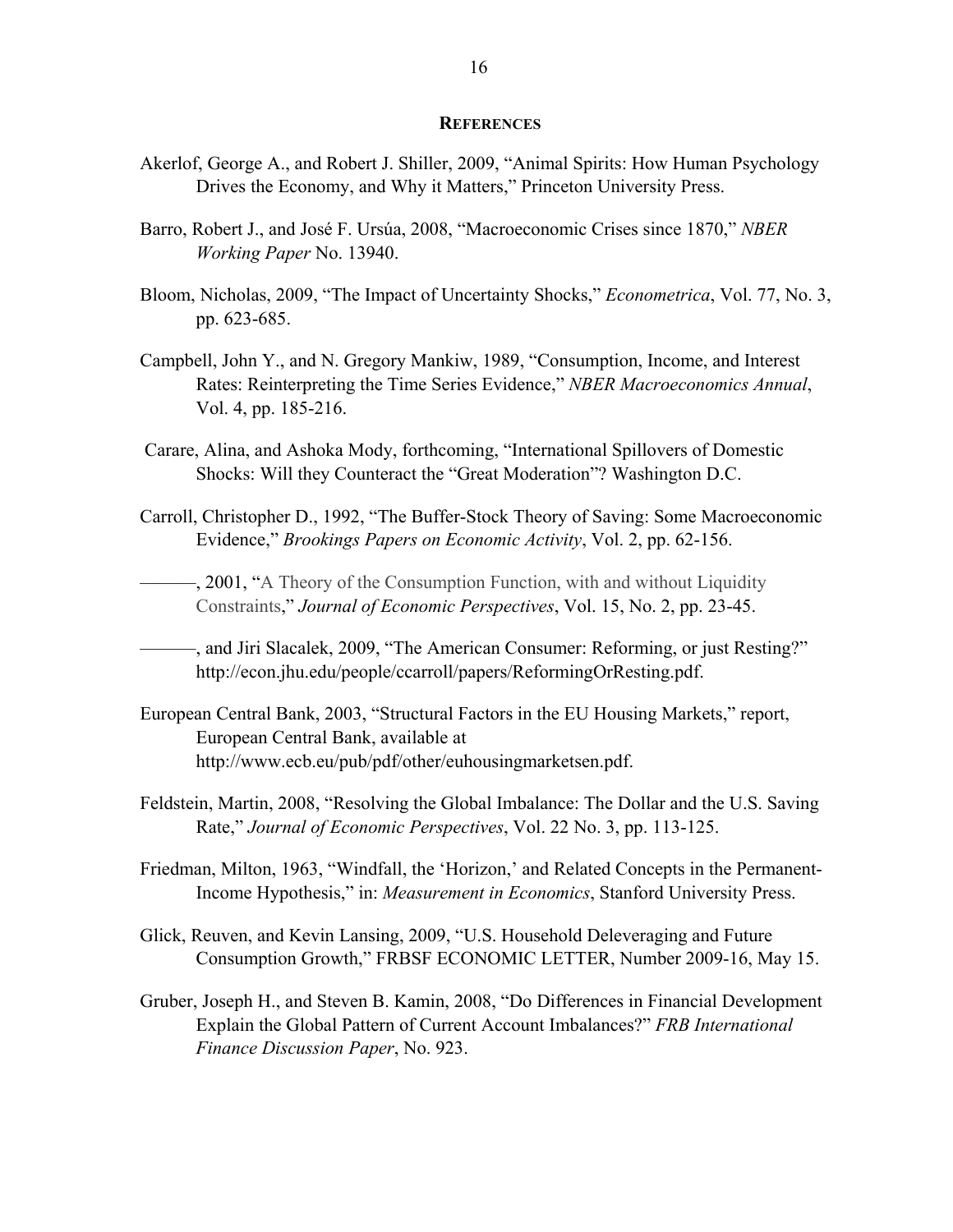- Keynes, John Maynard, 1937, "The General Theory of Employment," *The Quarterly Journal of Economics*, Vol. 51, No. 2, pp. 209-223.
- Sandri, Damiano, 2009, "The Impact of Uncertainty Shocks on Consumption: the 2008 U.S. Crisis," unpublished manuscript, International Monetary Fund.
- Slacalek, Jiri, 2006, "What Drives Personal Consumption? The Role of Housing and Financial Wealth," mimeo, available at http://www.slacalek.com/research/sla06whatDrivesC/sla06whatDrivesC.pdf.
- Stock, James H., and Mark W. Watson, 2005, "Understanding Changes in International Business Cycle Dynamics," Journal of the European Economic Association, Vol. 3, No. 5, pp. 968-1006.
- Summers, Lawrence, and Christopher D. Carroll, 1987, "Why is U.S. National Savings so Low?" *Brookings Papers on Economic Activity*, Vol. 1987 No. 2, pp. 604-642.
- Weitzman, Martin L., 2008, "Subjective Expectations and Asset Return Puzzles," *American Economic Review*, Vol. 97 No. 4, pp. 1102-1130.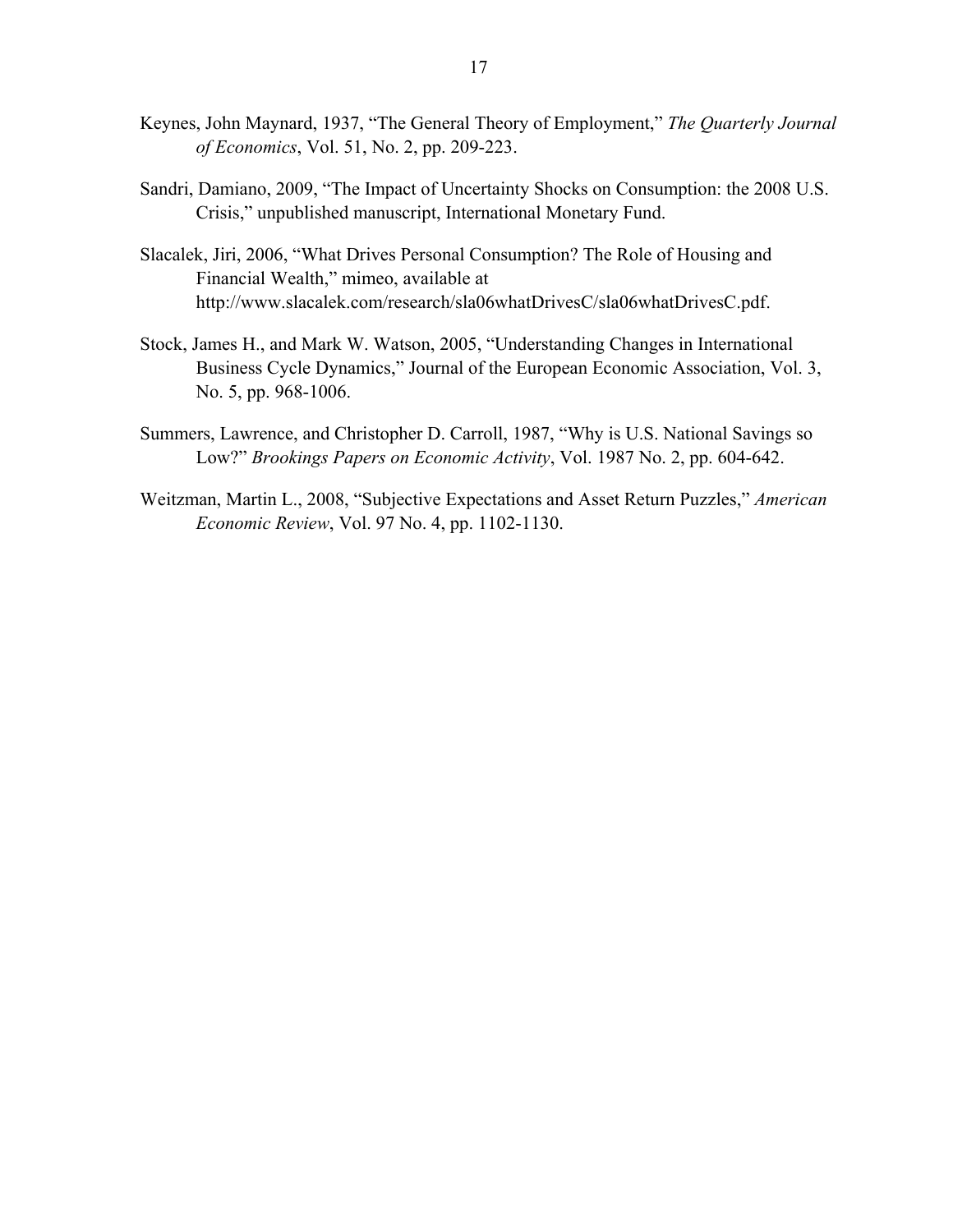| Country           | <b>Time Period</b> |
|-------------------|--------------------|
| G-7 Countries     |                    |
| Canada            | 1984-2007          |
| France            | 1984-2007          |
| Germany           | 1992-2007          |
| Italy             | 1984-2007          |
| Japan             | 1984-2007          |
| U.K.              | 1984-2007          |
| U.S.              | 1984-2007          |
| Non-G-7 Countries |                    |
| Austria           | 1996-2006          |
| Belgium           | 1996-2006          |
| Netherlands       | 1984-2006          |
| Norway            | 1993-2007          |
| Sweden            | 1994-2006          |
| Finland           | 1984-2006          |
| Ireland           | 2003-2006          |
| Spain             | 2001-2006          |
| Australia         | 1984-2007          |

**DATA APPENDIX**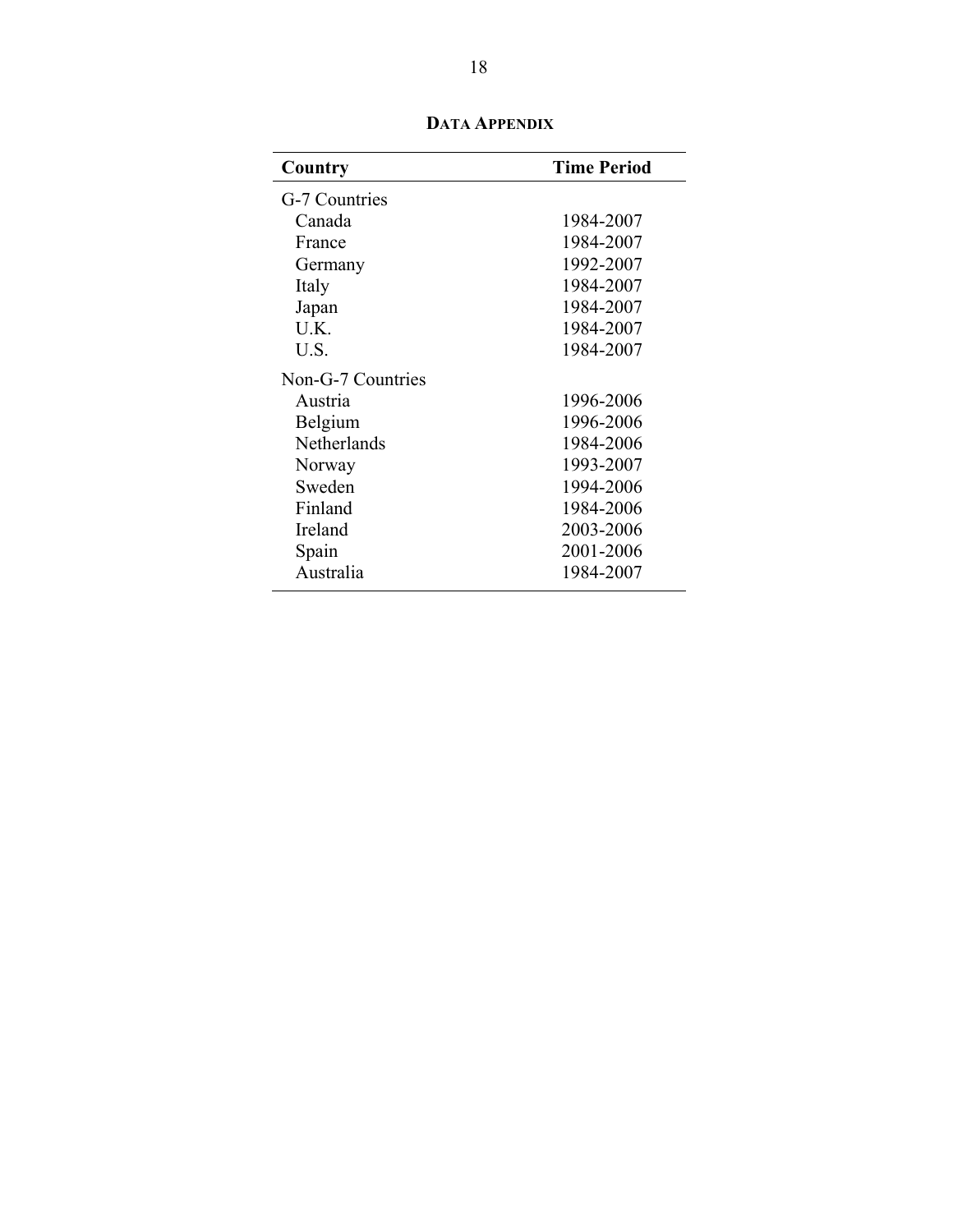## **DATA DEFINITIONS AND SOURCES**

| Real consumption growth                                                                                                              | Annual log change in volume index for private final<br>consumption. OECD's Detailed Tables for Annual National<br>Accounts.                                                                                                                                                                                                                 |
|--------------------------------------------------------------------------------------------------------------------------------------|---------------------------------------------------------------------------------------------------------------------------------------------------------------------------------------------------------------------------------------------------------------------------------------------------------------------------------------------|
| Real disposable income<br>growth                                                                                                     | Annual log change in net disposable income of households<br>and nonprofit institutions. OECD's Simplified Non-<br>Financial National Accounts. Earlier data for 1985-1995 for<br>Japan and for 1985-1987 for the U.K. from Kamin and<br>Gruber (2007). Deflated by consumer price index from the<br>IMF's International Finance Statistics. |
| Household wealth                                                                                                                     | Financial net worth of households and nonprofit institutions.<br>OECD's Financial Annual Accounts. Earlier data for France<br>and Italy from 1985-1995 and for the U.K. from 1985-1987<br>from Kamin and Gruber (2007).                                                                                                                     |
| Real interest rates                                                                                                                  | Long-term interest rates as reported in the OECD's Monthly<br>Economic Indicators.                                                                                                                                                                                                                                                          |
| Unemployment rate                                                                                                                    | <b>OECD's Monthly Economic Indicators.</b>                                                                                                                                                                                                                                                                                                  |
| Share of working age<br>population (15-64 years),<br>young (0-14 years) and old<br>$(65+years)$ , in percent of total<br>population. | World Bank's World Development Indicators.                                                                                                                                                                                                                                                                                                  |
| Gross private national savings<br>(percent of GDP)                                                                                   | Gross national savings excluding gross public savings.<br>IMF's World Economic Outlook.                                                                                                                                                                                                                                                     |
| <b>GDP</b> Volatility                                                                                                                | Standard Deviation of forecast error of a cross-country VAR<br>regression of real GDP growth, as in Stock and Watson<br>(2005), as extended by Carare and Mody (forthcoming).                                                                                                                                                               |
| Stock market volatility                                                                                                              | Standard deviation of daily changes in Morgan Stanley<br>stock market index over the period of one year. Global<br>Insight database.                                                                                                                                                                                                        |
| Equity premium volatility                                                                                                            | Standard deviation of equity premium over T-bill returns.<br>Table 5, Barro and Ursúa (2008).                                                                                                                                                                                                                                               |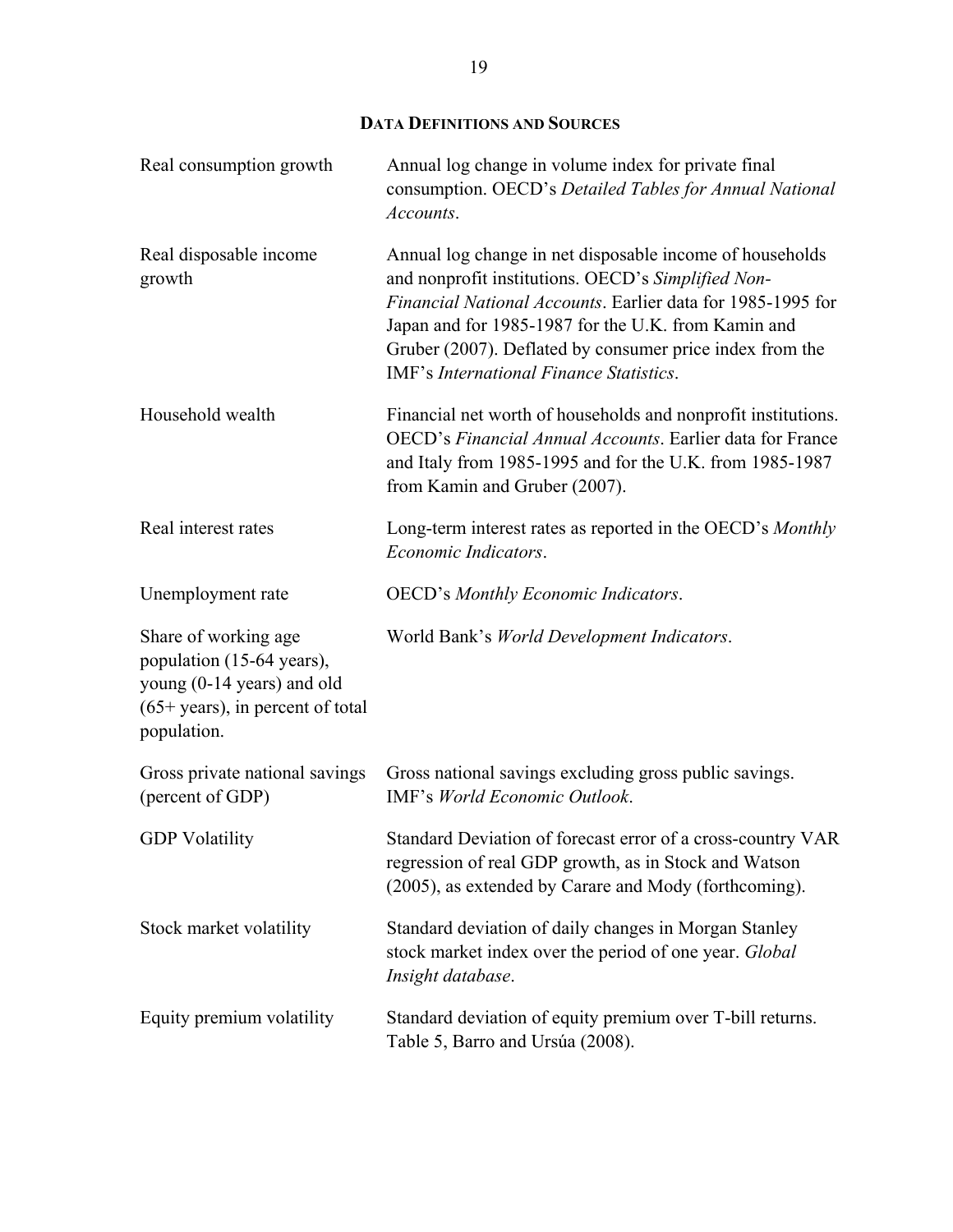|                                                  | Dependent Variable: Consumption Growth |                          |                          |                                 |  |  |
|--------------------------------------------------|----------------------------------------|--------------------------|--------------------------|---------------------------------|--|--|
| <b>VARIABLES</b>                                 | (1)                                    | (2)                      | (3)                      | (4)                             |  |  |
| Lagged consumption (share of disposable income)  | $-48.19***$<br>$[-2.85]$               | $-97.64***$<br>$[-5.71]$ | $-93.19***$<br>$[-5.64]$ | $-70.29***$<br>[-4.24]          |  |  |
| Real disposable income growth                    |                                        | $0.29***$<br>[5.78]      | $0.17***$<br>[4.49]      | $0.12***$                       |  |  |
| Change in unemployment rate                      |                                        |                          | $-0.82***$               | [3.28]<br>$-0.75***$            |  |  |
| <b>GDP</b> volatility                            |                                        |                          | $[-7.61]$                | $[-7.20]$<br>$-0.88***$         |  |  |
| Constant                                         | $6.56***$<br>[4.66]                    | 10.38***<br>[7.28]       | $9.96***$<br>[7.19]      | [-4.59]<br>$10.11***$<br>[7.42] |  |  |
| Observations<br>R-squared<br>Number of countries | 330<br>0.361<br>18                     | 321<br>0.473<br>18       | 321<br>0.593<br>18       | 290<br>0.610<br>16              |  |  |

# Table 1. Precautionary Behavior

Robust t-statistics in brackets.

\*\*\* p<0.01, \*\* p<0.05, \* p<0.1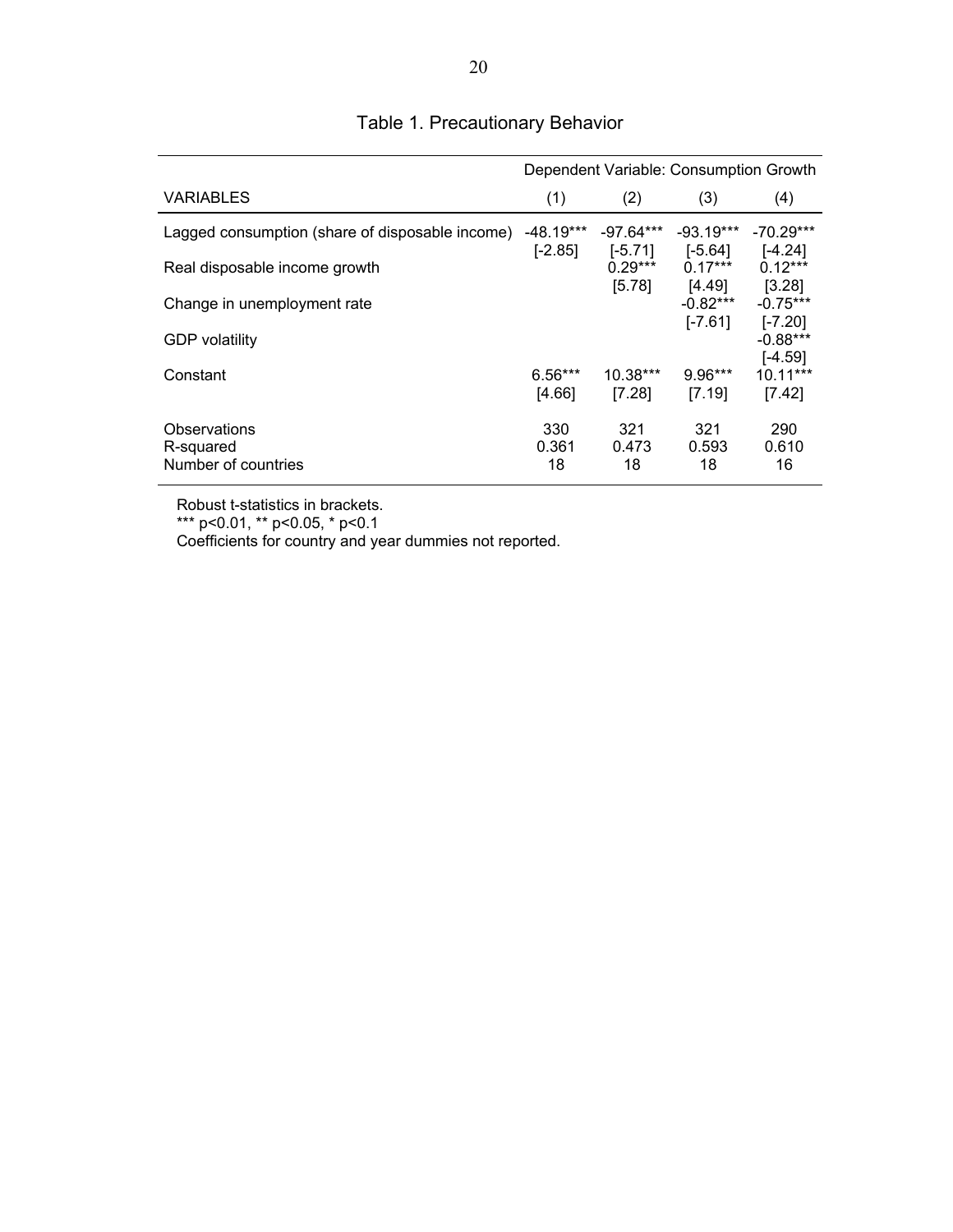|                                                  |                                 | 1-Year Horizon                 |                                | 3-Year Horizon              |  |
|--------------------------------------------------|---------------------------------|--------------------------------|--------------------------------|-----------------------------|--|
| <b>VARIABLES</b>                                 | $G-7$                           | $Non-G-7$                      | $G-7$                          | $Non-G-7$                   |  |
|                                                  | (1)                             | (2)                            | (3)                            | (4)                         |  |
| Lagged consumption (share of disposable income)  | $-70.02***$<br>$[-3.78]$        | -34.81<br>$[-0.87]$            | $-55.97**$                     | 0.59                        |  |
| Real disposable income growth                    | $0.15**$                        | 0.07                           | $[-2.71]$<br>0.11              | [0.0084]<br>0.12            |  |
| Change in unemployment rate                      | $[2.58]$<br>$-0.77***$          | [1.48]<br>$-0.74***$           | [0.99]<br>$-1.08***$           | [0.96]<br>$-0.83**$         |  |
| <b>GDP</b> volatility                            | $[-4.76]$<br>$-0.98***$         | $[-4.51]$<br>$-0.79*$          | $[-3.68]$<br>$-1.05***$        | $[-2.38]$<br>$-0.77$        |  |
| Constant                                         | $[-4.59]$<br>10.08***<br>[6.76] | $[-1.87]$<br>$6.84*$<br>[1.69] | [-3.99]<br>$8.82***$<br>[4.68] | $[-1.13]$<br>3.86<br>[0.55] |  |
| Observations<br>R-squared<br>Number of countries | 160<br>0.664                    | 130<br>0.635<br>9              | 55<br>0.757<br>7               | 47<br>0.684<br>9            |  |

## Table 2. Consumption Growth in G-7 and Non-G-7 Countries: 1-Year and 3-Year Horizons

Robust t-statistics in brackets.

\*\*\* p<0.01, \*\* p<0.05, \* p<0.1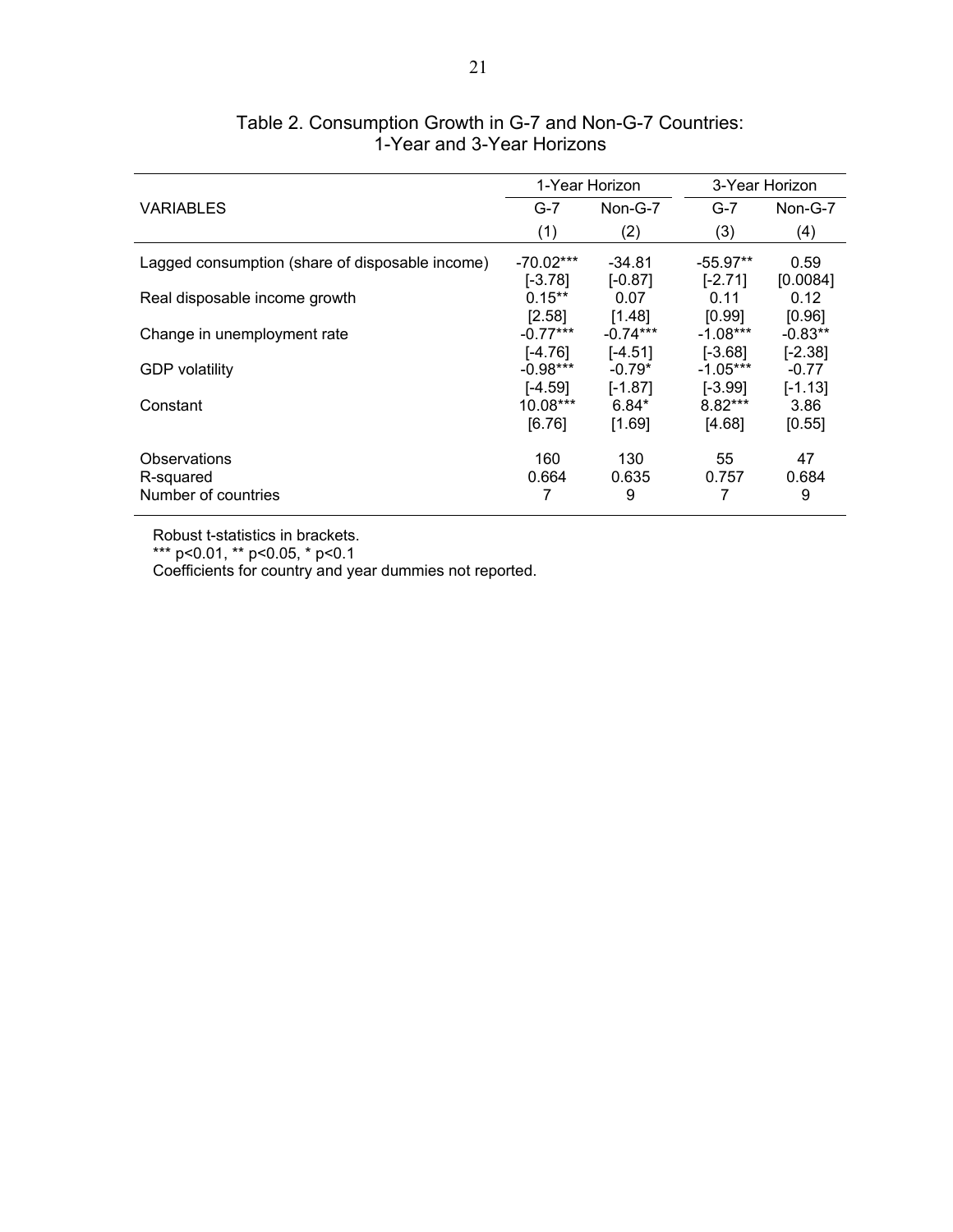|                                 | (1)            | (2)            | (3)            | (4)            | (5)            |
|---------------------------------|----------------|----------------|----------------|----------------|----------------|
| <b>VARIABLES</b>                | Fixed          | Fixed          | Fixed          | Random         | Random         |
|                                 | <b>Effects</b> | <b>Effects</b> | <b>Effects</b> | <b>Effects</b> | <b>Effects</b> |
| Lagged consumption (share of    | -58.19**       | -49.28*        | $-55.48**$     | $-15.22$       | $-14.35$       |
| disposable income)              | $[-2.27]$      | $[-1.98]$      | $[-2.23]$      | $[-0.72]$      | $[-0.68]$      |
| Real disposable income growth   | $0.13*$        | $0.17***$      | $0.16***$      | $0.21***$      | $0.20***$      |
|                                 | [1.82]         | [2.30]         | [2.24]         | [2.98]         | [2.90]         |
| Change in unemployment rate     | $-0.73***$     | $-0.83***$     | $-0.82***$     | $-0.66***$     | $-0.62***$     |
|                                 | $[-4.36]$      | $[-4.97]$      | $[-4.91]$      | $[-3.67]$      | $[-3.39]$      |
| <b>GDP</b> volatility           | $-1.09***$     | $-1.01***$     | $-0.99***$     | $-0.49***$     | $-0.51***$     |
|                                 | $[-4.67]$      | $[-4.40]$      | $[-4.25]$      | $[-3.74]$      | $[-3.99]$      |
| Long-term real interest rate    | 0.06           | 0.09           |                |                |                |
|                                 | [0.68]         | [1.12]         |                |                |                |
| Lagged household wealth         | 0.17           | $-2.81***$     | $-2.60**$      | $-0.56$        | $0.63***$      |
| (share of disposable income)    | [0.54]         | $[-2.67]$      | $[-2.56]$      | $[-0.79]$      | [4.52]         |
| Lagged household wealth squared |                | $0.49***$      | $0.47***$      | $0.24*$        |                |
|                                 |                | $[3.25]$       | [3.24]         | [1.78]         |                |
| Constant                        | $9.03***$      | $11.43***$     | $12.14***$     | $5.30***$      | $3.97***$      |
|                                 | [4.43]         | [5.36]         | [5.93]         | [3.03]         | [2.61]         |
| Observations                    | 154            | 154            | 154            | 154            | 154            |
| R-squared                       | 0.669          | 0.691          | 0.688          | 0.605          | 0.596          |
| Number of countries             |                | 7              |                |                | 7              |

## Table 3. Wealth Effects

Robust t-statistics in brackets.

\*\*\* p<0.01, \*\* p<0.05, \* p<0.1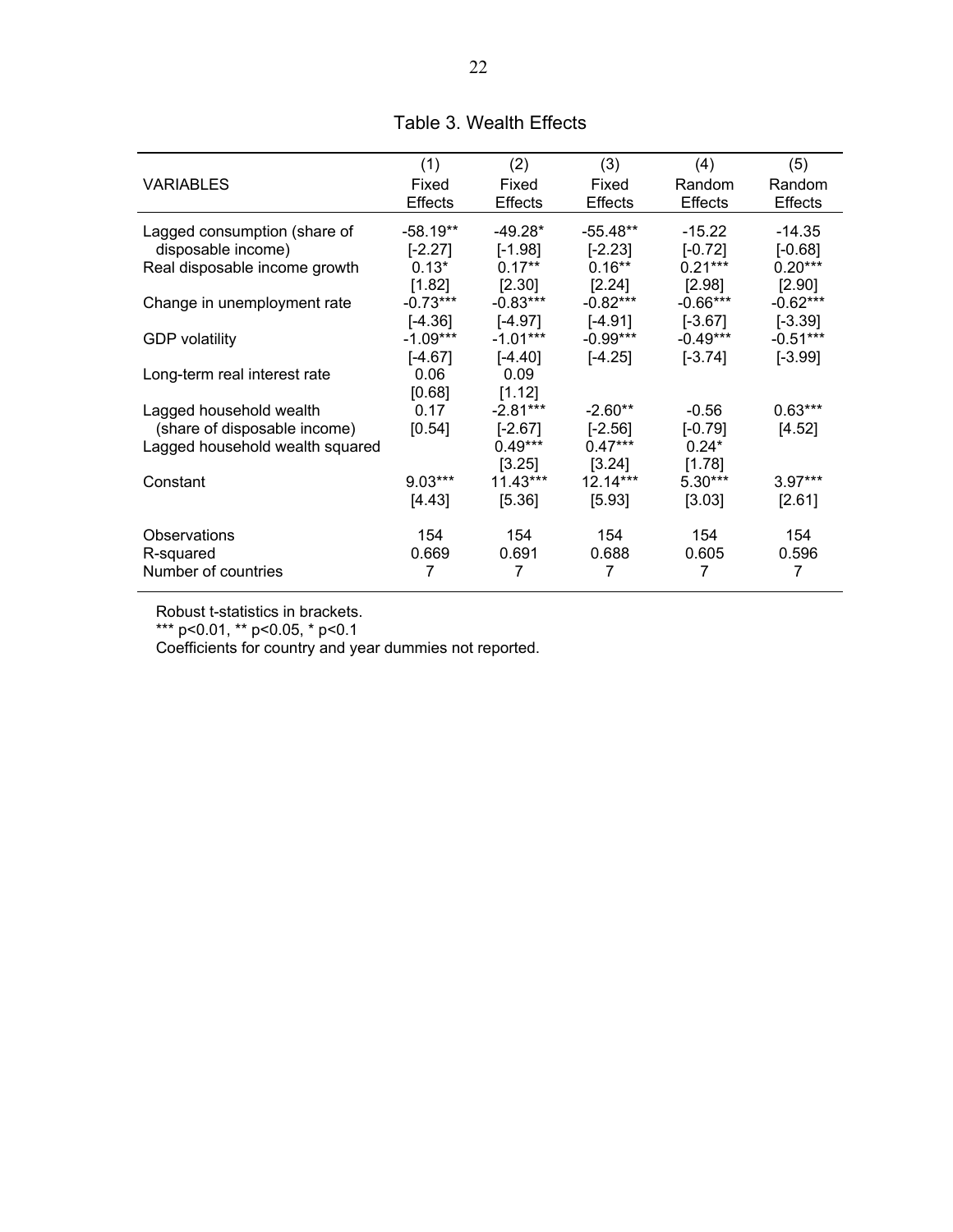|                                                          | (1)            | (2)            | (3)            |
|----------------------------------------------------------|----------------|----------------|----------------|
| <b>VARIABLES</b>                                         | Fixed          | Random         | Random         |
|                                                          | <b>Effects</b> | <b>Effects</b> | <b>Effects</b> |
| Lagged consumption (share of disposable income)          | -56.62**       | -21.99         | $-48.24**$     |
|                                                          | $[-2.33]$      | $[-1.02]$      | $[-2.18]$      |
| Real disposable income growth                            | $0.17***$      | $0.19***$      | $0.13*$        |
|                                                          | [2.28]         | [2.82]         | [1.89]         |
| Change in unemployment rate                              | -0.86***       | $-0.60***$     | $-0.64***$     |
|                                                          | $[-5.27]$      | $[-3.26]$      | $[-3.65]$      |
| <b>GDP</b> volatility                                    | $-0.96***$     | $-0.54***$     | $-0.40***$     |
|                                                          | $[-4.23]$      | $[-4.28]$      | $[-3.39]$      |
| Lagged household wealth (share of disposable income)     | $-2.92***$     | $0.61***$      | $0.59***$      |
|                                                          | $[-2.89]$      | [4.40]         | [3.94]         |
| Lagged household wealth squared                          | $0.52***$      |                |                |
|                                                          | [3.63]         |                |                |
| Standard deviation of daily MS Stock Market Index growth | 0.57           | $-0.66*$       | $-0.10$        |
|                                                          | [1.46]         | $[-1.65]$      | $[-0.21]$      |
| Equity premium volatility                                |                |                | $-7.94***$     |
|                                                          |                |                | $[-3.45]$      |
| Constant                                                 | 12.06***       | $5.25***$      | $8.47***$      |
|                                                          | [6.10]         | [3.18]         | [4.89]         |
| Observations                                             | 154            | 154            | 154            |
| R-squared                                                | 0.695          | 0.593          | 0.622          |
| Number of countries                                      | 7              | 7              | 7              |
|                                                          |                |                |                |

# Table 4. Does Financial Volatility Matter?—G-7 Economies

Robust t-statistics in brackets.

\*\*\* p<0.01, \*\* p<0.05, \* p<0.1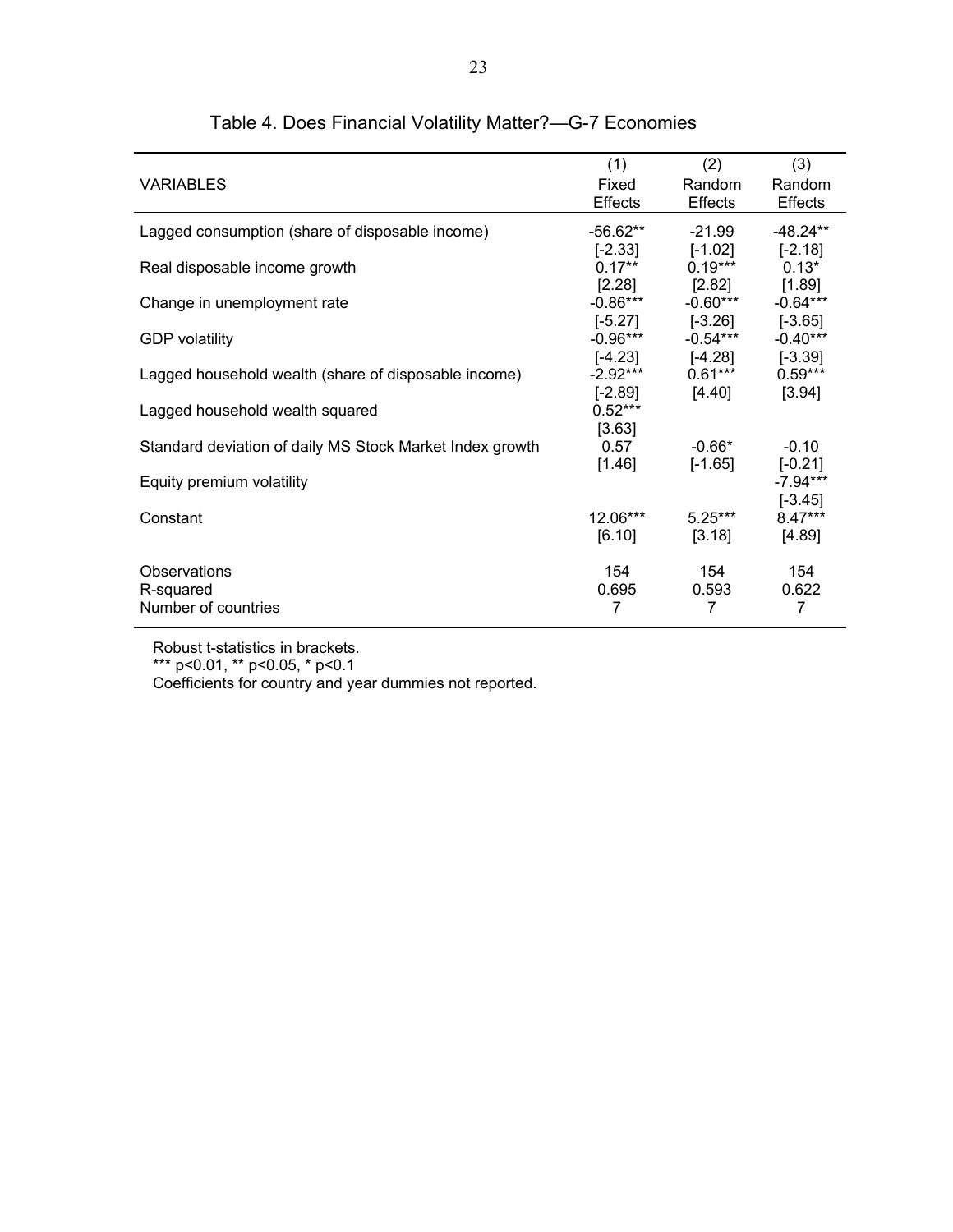|                                            | (1)            | (2)            | (3)            | (4)                    | (5)                      |
|--------------------------------------------|----------------|----------------|----------------|------------------------|--------------------------|
| <b>VARIABLES</b>                           | Fixed          | Fixed          | Random         | Random                 | Random                   |
|                                            | <b>Effects</b> | <b>Effects</b> | <b>Effects</b> | <b>Effects</b>         | <b>Effects</b>           |
| Lagged consumption (share of disposable    | $-91.81***$    | $-93.83***$    | 2.05           | $-16.22$               | $-36.00*$                |
| income)                                    | $[-3.75]$      | $[-3.62]$      | [0.10]         | $[-0.78]$              | $[-1.86]$                |
| Real disposable income growth              | $0.18***$      | $0.12*$        | 0.09           | 0.10                   | $0.15***$                |
|                                            | [2.37]         | [1.73]         | [1.31]         | [1.41]                 | [2.22]                   |
| Change in unemployment rate                | $-0.87***$     | $-0.74***$     | $-0.80***$     | $-0.75***$             | $-0.73***$               |
|                                            | $[-5.82]$      | $[-4.84]$      | $[-5.15]$      | $[-4.66]$              | $[-4.60]$                |
| <b>GDP</b> volatility                      | $-1.00***$     | $-1.08***$     | $-0.69***$     | $-0.69***$             | $-3.12***$               |
|                                            | $[-3.72]$      | $[-3.50]$      | $[-4.75]$      | $[-4.74]$              | $[-4.32]$                |
| Lagged household wealth (share of          | $-3.31***$     | 0.45           | $0.48***$      | $0.51***$              | $0.39**$                 |
| disposable income)                         | $[-3.17]$      | [1.25]         | [3.62]         | [3.60]                 | [2.55]                   |
| Lagged household wealth squared            | $0.63***$      |                |                |                        |                          |
|                                            | [4.19]         |                |                |                        |                          |
| Population 65+ years (in percent of total  | $-0.42***$     | $-0.35**$      | $-0.32***$     | $-0.34***$             | $-0.68***$               |
| population)                                | $[-3.83]$      | $[-2.60]$      | $[-5.14]$      | $[-5.38]$              | $[-6.46]$                |
| Population 0-14 years (in percent of total | $-0.70***$     | $-0.58***$     | $-0.09$        | $-0.20**$              | $-0.36***$               |
| population)                                | $[-5.23]$      | $[-3.84]$      | $[-1.43]$      | $[-2.22]$<br>$-5.77**$ | $[-4.29]$<br>$-12.44***$ |
| Equity premium volatility                  |                |                |                |                        |                          |
| Volatility * population 65+                |                |                |                | $[-2.05]$              | $[-4.01]$<br>$1.60***$   |
|                                            |                |                |                |                        | [3.32]                   |
| Constant                                   | 35.38***       | 28.11***       | $9.18***$      | 14.28***               | 26.60***                 |
|                                            | [7.97]         | [5.76]         | [3.87]         | [4.01]                 | [6.65]                   |
|                                            |                |                |                |                        |                          |
| Observations                               | 154            | 154            | 154            | 154                    | 154                      |
| R-squared                                  | 0.742          | 0.707          | 0.721          | 0.730                  | 0.746                    |
| Number of countries                        | 7              | $\overline{7}$ | 7              | 7                      | 7                        |
|                                            |                |                |                |                        |                          |

# Table 5. Working Age Population

Robust t-statistics in brackets.

\*\*\* p<0.01, \*\* p<0.05, \* p<0.1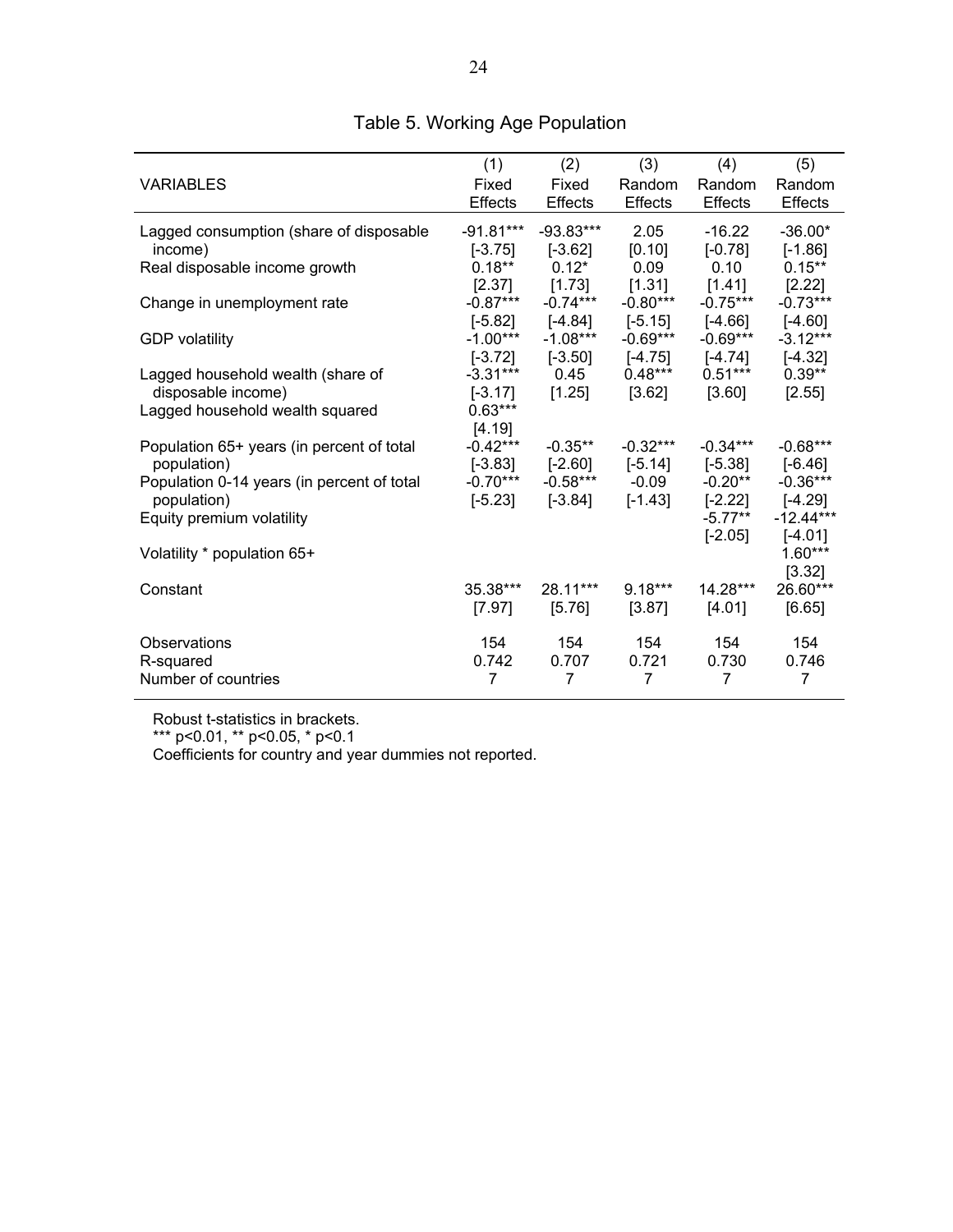# **Appendix Tables**

|                           | (1)         | (2)         | (3)         | (4)         | (5)         | (6)         | (7)         | (8)         | (9)         |
|---------------------------|-------------|-------------|-------------|-------------|-------------|-------------|-------------|-------------|-------------|
| <b>VARIABLES</b>          | All         | Excl.       | Excl.       | Excl.       | Excl.       | Excl.       | Excl.       | Excl.       | Excl.       |
|                           | Included    | Australia   | Austria     | Belgium     | Canada      | Finland     | France      | Germany     | Ireland     |
| Lagged consumption (share | $-70.29***$ | $-77.20***$ | $-69.07***$ | $-70.04***$ | $-73.25***$ | $-90.62***$ | $-69.22***$ | $-74.37***$ | $-70.11***$ |
| of disposable income)     | $[-4.24]$   | $[-4.74]$   | $[-4.14]$   | $[-4.19]$   | $[-4.33]$   | $[-5.22]$   | $[-3.35]$   | $[-4.49]$   | $[-4.24]$   |
| Real disposable income    | $0.12***$   | $0.13***$   | $0.12***$   | $0.12***$   | $0.11***$   | $0.14***$   | $0.12***$   | $0.11***$   | $0.12***$   |
| growth                    | [3.28]      | [3.47]      | [3.16]      | [3.13]      | [2.87]      | [3.63]      | [3.13]      | [3.10]      | [3.23]      |
| Change in unemployment    | $-0.75***$  | $-0.78***$  | $-0.75***$  | $-0.76***$  | $-0.77***$  | $-0.71***$  | $-0.74***$  | $-0.76***$  | $-0.76***$  |
| rate                      | $[-7.20]$   | $[-7.33]$   | $[-7.14]$   | $[-7.19]$   | $[-7.27]$   | $[-5.80]$   | $[-6.54]$   | $[-7.29]$   | $[-7.35]$   |
| <b>GDP</b> volatility     | $-0.88***$  | $-0.75***$  | $-0.88***$  | $-0.88***$  | $-0.83***$  | $-0.96***$  | $-0.89***$  | $-0.78***$  | $-0.86***$  |
|                           | $[-4.59]$   | $[-3.71]$   | $[-4.60]$   | $[-4.55]$   | $[-3.85]$   | $[-4.86]$   | $[-4.23]$   | $[-3.93]$   | $[-4.49]$   |
| Constant                  | $10.11***$  | 10.54***    | $10.10***$  | $10.15***$  | $10.07***$  | 11.66***    | $10.23***$  | 10.29***    | 9.98***     |
|                           | [7.42]      | [8.11]      | [7.34]      | [7.41]      | [7.39]      | [8.63]      | [6.50]      | [7.59]      | [7.33]      |
| Observations              | 290         | 266         | 279         | 279         | 266         | 267         | 266         | 274         | 286         |
| R-squared                 | 0.610       | 0.629       | 0.614       | 0.610       | 0.603       | 0.563       | 0.603       | 0.618       | 0.619       |
| Number of countries       | 16          | 15          | 15          | 15          | 15          | 15          | 15          | 15          | 15          |

# Appendix Table A. Robustness to Full Country Sample

Robust t-statistics in brackets. \*\*\* p<0.01, \*\* p<0.05, \* p<0.1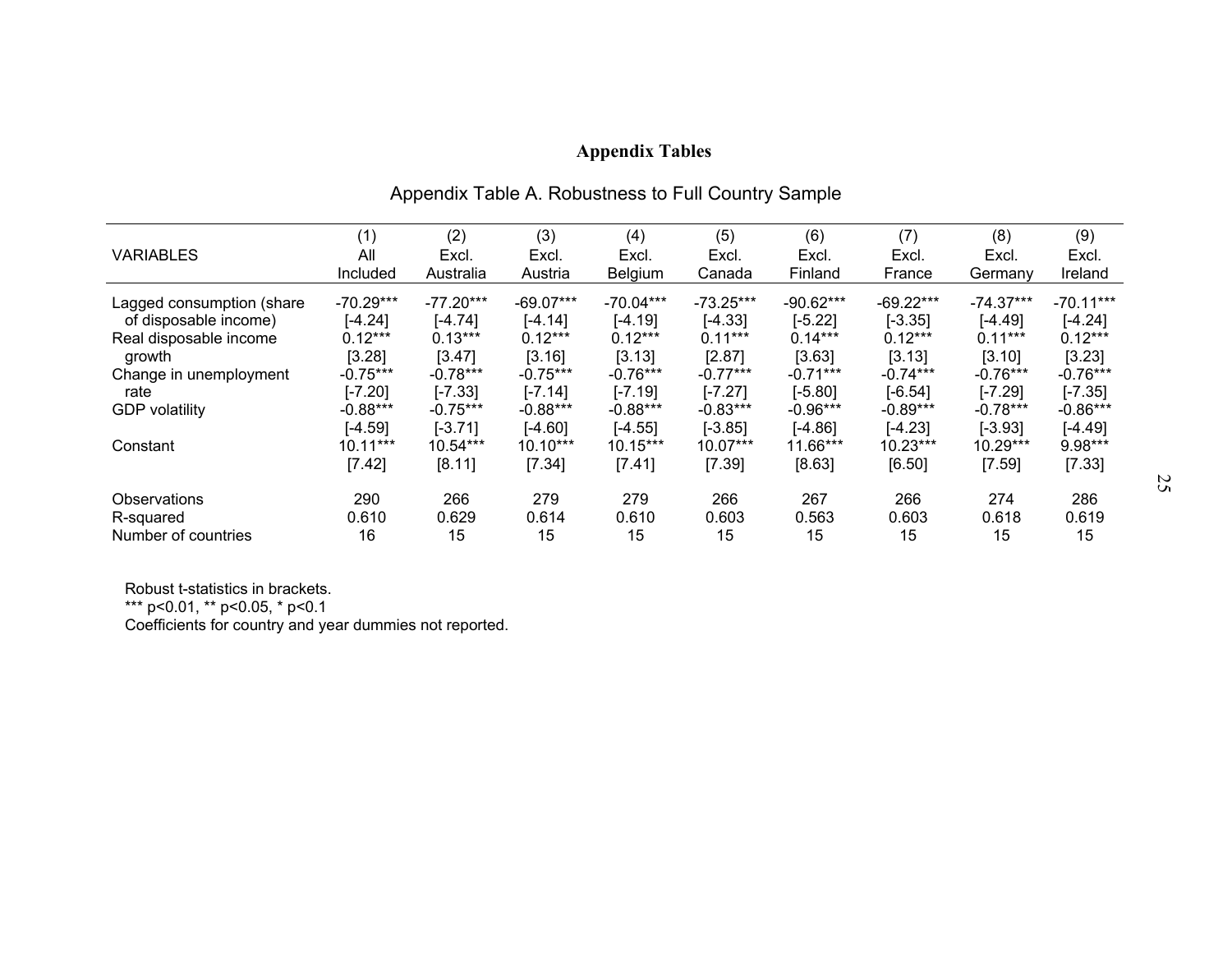|                               | (10)       | (11)        | (12)        | (13)        | (14)        | (15)        | (16)        | (17)        |
|-------------------------------|------------|-------------|-------------|-------------|-------------|-------------|-------------|-------------|
|                               |            |             |             |             |             |             |             |             |
| <b>VARIABLES</b>              | Excl.      | Excl.       | Excl.       | Excl.       | Excl.       | Excl.       | Excl.       | Excl.       |
|                               | Italy      | Japan       | Netherlands | Norway      | Spain       | Sweden      | U.K.        | U.S.        |
| Lagged consumption (share of  | $-48.80**$ | $-72.84***$ | -48.88***   | $-71.28***$ | $-70.40***$ | $-70.13***$ | $-73.53***$ | $-70.31***$ |
| disposable income)            | $[-2.49]$  | $[-4.21]$   | $[-3.00]$   | $[-4.23]$   | $[-4.25]$   | $[-4.13]$   | $[-4.09]$   | [-4.16]     |
| Real disposable income growth | $0.13***$  | $0.13***$   | $0.11***$   | $0.13***$   | $0.12***$   | $0.13***$   | $0.14***$   | $0.10***$   |
|                               | [3.20]     | [3.25]      | [2.80]      | [2.94]      | [3.28]      | [3.40]      | [3.46]      | [2.76]      |
| Change in unemployment rate   | $-0.81***$ | $-0.70***$  | $-0.73***$  | $-0.73***$  | $-0.75***$  | $-0.76***$  | $-0.70***$  | $-0.75***$  |
|                               | $[-7.54]$  | $[-6.25]$   | $[-7.10]$   | $[-6.57]$   | $[-7.17]$   | $[-7.26]$   | $[-6.37]$   | $[-7.02]$   |
| <b>GDP</b> volatility         | $-0.87***$ | $-0.92***$  | $-1.01***$  | $-0.88***$  | $-0.88***$  | $-0.88***$  | $-0.88***$  | $-0.97***$  |
|                               | $[-4.58]$  | $[-3.92]$   | $[-5.58]$   | $[-4.56]$   | $[-4.59]$   | $[-4.56]$   | $[-4.50]$   | $[-4.63]$   |
| Constant                      | $8.26***$  | 10.55***    | $8.72***$   | $10.11***$  | $10.12***$  | 10.08***    | $10.41***$  | 10.15***    |
|                               | [4.90]     | [6.73]      | [6.34]      | [7.23]      | [7.42]      | [7.21]      | [6.96]      | [7.47]      |
| Observations                  | 266        | 266         | 267         | 275         | 284         | 277         | 266         | 266         |
| R-squared                     | 0.627      | 0.604       | 0.644       | 0.622       | 0.610       | 0.616       | 0.610       | 0.619       |
| Number of countries           | 15         | 15          | 15          | 15          | 15          | 15          | 15          | 15          |
|                               |            |             |             |             |             |             |             |             |

Appendix Table A. Robustness to Full Country Sample (concluded)

Robust t-statistics in brackets. \*\*\* p<0.01, \*\* p<0.05, \* p<0.1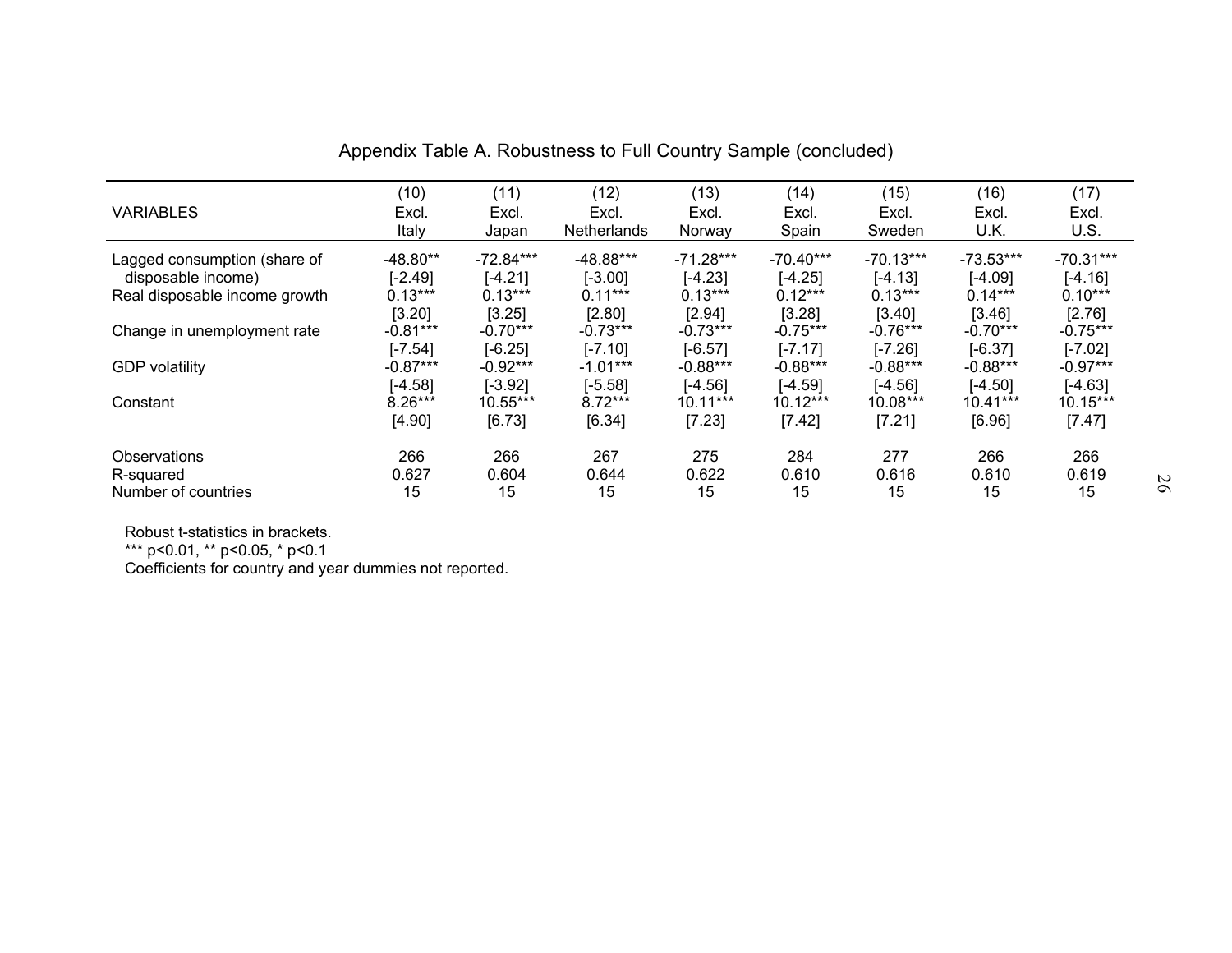|                                         | (1)         | (2)         | (3)        | (4)         | (5)        | (6)         | (7)         | (8)         |
|-----------------------------------------|-------------|-------------|------------|-------------|------------|-------------|-------------|-------------|
| <b>VARIABLES</b>                        | All         | Excl.       | Excl.      | Excl.       | Excl.      | Excl.       | Excl.       | Excl.       |
|                                         | Included    | Canada      | France     | Germany     | Italy      | Japan       | U.K.        | U.S.        |
| Lagged consumption (share of disposable | $-70.02***$ | $-74.08***$ | $-52.14$   | $-75.28***$ | $-34.37$   | $-83.49***$ | $-89.19***$ | $-70.13***$ |
| income)                                 | $[-3.78]$   | $[-4.00]$   | $[-1.54]$  | $[-4.06]$   | $[-1.53]$  | $[-3.62]$   | $[-5.02]$   | $[-3.82]$   |
| Real disposable income growth           | $0.15***$   | $0.11*$     | $0.13***$  | $0.13***$   | $0.18***$  | $0.21***$   | $0.24***$   | 0.10        |
|                                         | [2.58]      | [1.69]      | [2.03]     | [2.23]      | [2.92]     | [2.95]      | [4.02]      | [1.56]      |
| Change in unemployment rate             | $-0.77***$  | $-0.84***$  | $-0.74***$ | $-0.81***$  | $-0.95***$ | $-0.66***$  | $-0.56***$  | $-0.79***$  |
|                                         | $[-4.76]$   | $[-4.51]$   | $[-3.95]$  | $[-4.61]$   | $[-5.76]$  | $[-3.85]$   | $[-3.63]$   | $[-4.33]$   |
| <b>GDP</b> volatility                   | $-0.98***$  | $-0.82***$  | $-1.08***$ | $-0.85***$  | $-1.07***$ | $-1.28***$  | $-0.90***$  | $-1.11***$  |
|                                         | $[-4.59]$   | $[-2.97]$   | $[-4.16]$  | $[-4.02]$   | $[-5.43]$  | $[-4.21]$   | $[-4.18]$   | $[-4.74]$   |
| Constant                                | 10.08***    | $9.70***$   | $9.29***$  | $10.31***$  | $7.35***$  | 11.92***    | $11.34***$  | 9.96***     |
|                                         | [6.76]      | [6.72]      | [3.98]     | [6.98]      | [3.98]     | [5.84]      | [7.83]      | [6.73]      |
| <b>Observations</b>                     | 160         | 136         | 136        | 144         | 136        | 136         | 136         | 136         |
| R-squared                               | 0.664       | 0.656       | 0.656      | 0.678       | 0.732      | 0.678       | 0.674       | 0.687       |
| Number of countries                     |             | 6           | 6          | 6           | 6          | 6           | 6           | 6           |

Appendix Table B. Robustness to G-7 Country Sample

Robust t-statistics in brackets.

\*\*\* p<0.01, \*\* p<0.05, \* p<0.1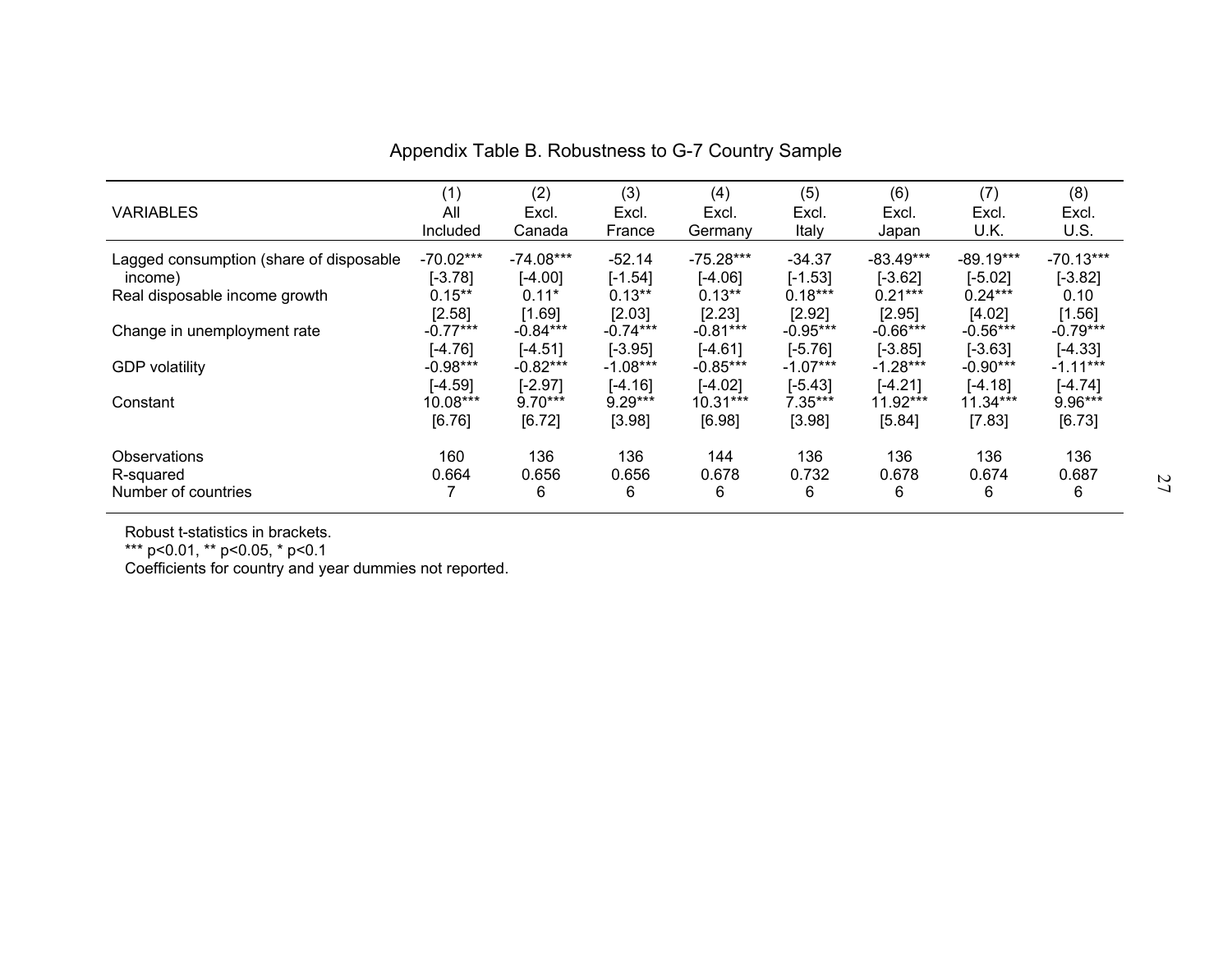

#### Figure 1: Long-Term Differences in Savings Rates



 Source: OECD, World Economic Outlook. Note: Data on household savings rates only available from 1995.



Figure 2. Volatility: Standard Deviation of GDP Growth (Standard deviation of forecast error of GDP growth)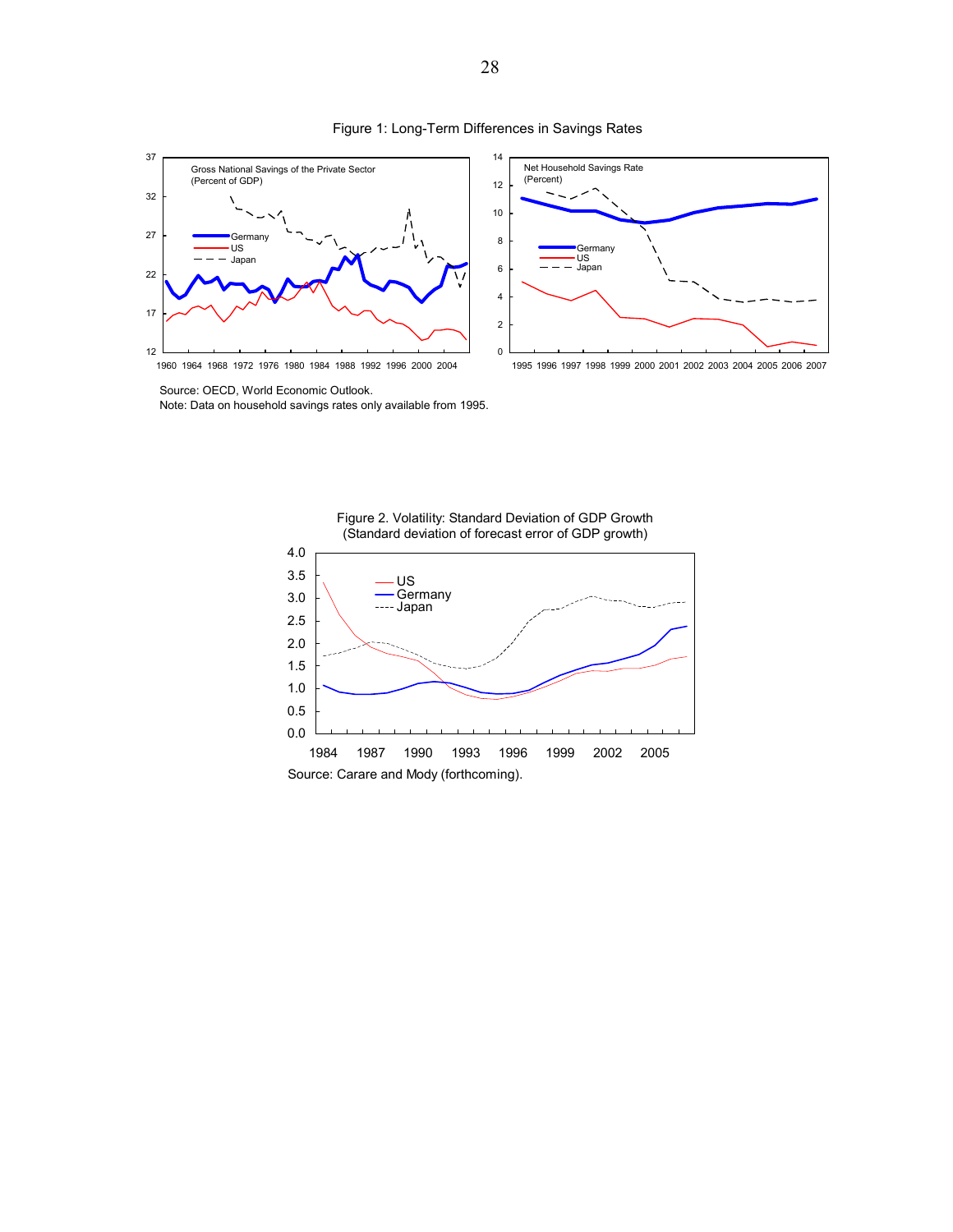

Figure 3. Effective Coefficient on Volatility in Panel Regression on Log Change in Real Consumption

Source: Authors' estimates.

Note: Dashed lines show 95 percent confidence interval of effective coefficient estimate.



Figure 4. Long-Run Equity Premium, Real Treasury Bill Yields, and Stock Market Volatility (Percent)

Source: Barro (2008); and authors' calculations.

 1/ Defined as standard deviation of stock market rate of return, starting in 1870-1927 depending on the country and ending in 2006 (Table 5 of Barro and Ursúa, 2008).

 2/ Defined as difference between average rate of return on stock market index and treasury bills (Table 5 of Barro and Ursúa, 2008).

 3/ Defined as average bond rate of return, starting in 1870 depending on the country and ending in 2006 (Table 5 of Barro and Ursúa, 2008).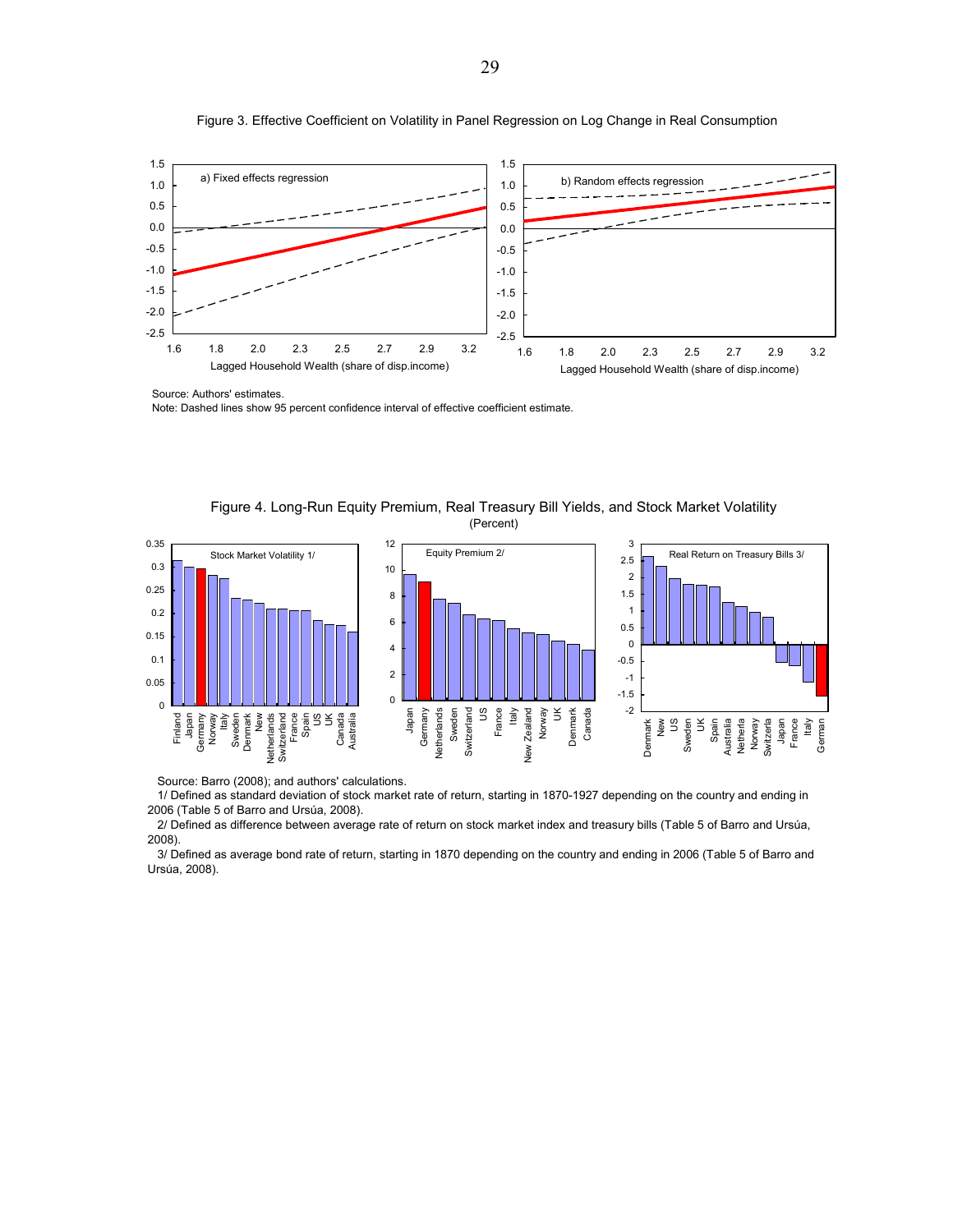

#### Figure 5. Random Effects Regression: Real Consumption Growth (Percent)

Source: Authors' estimates.

1/ Combined contribution of population 65+ years and population 0-14 years.